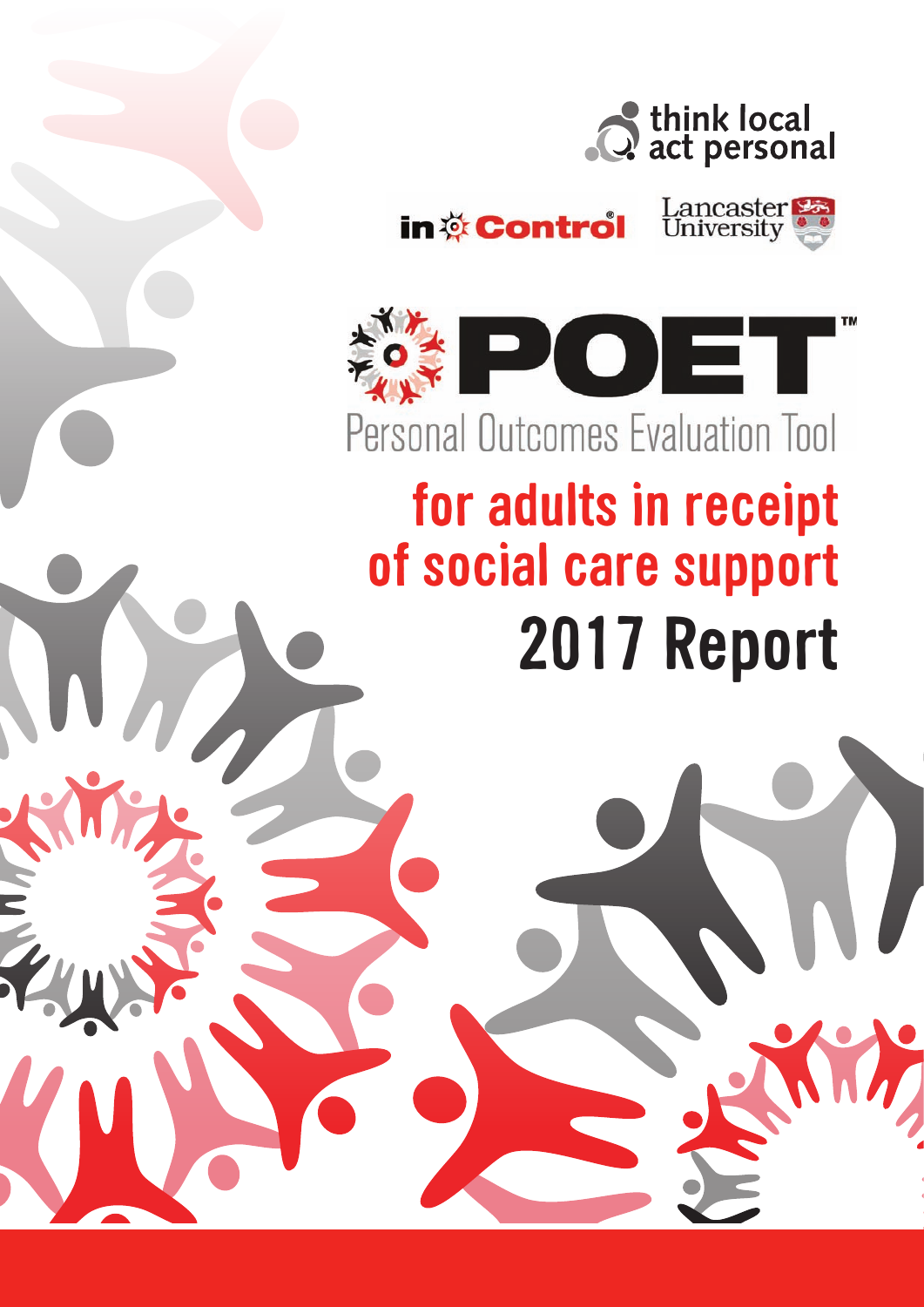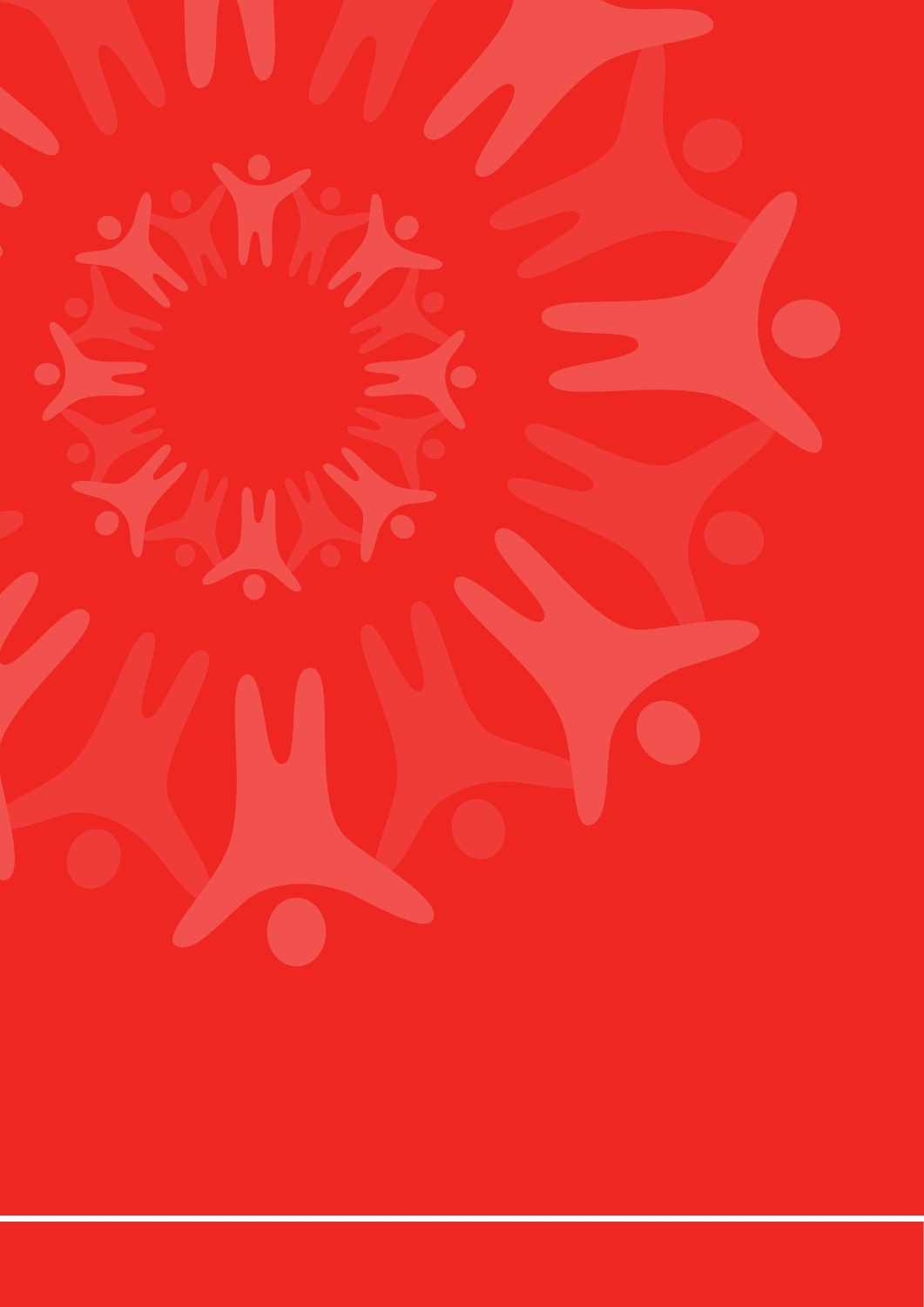## **Contents**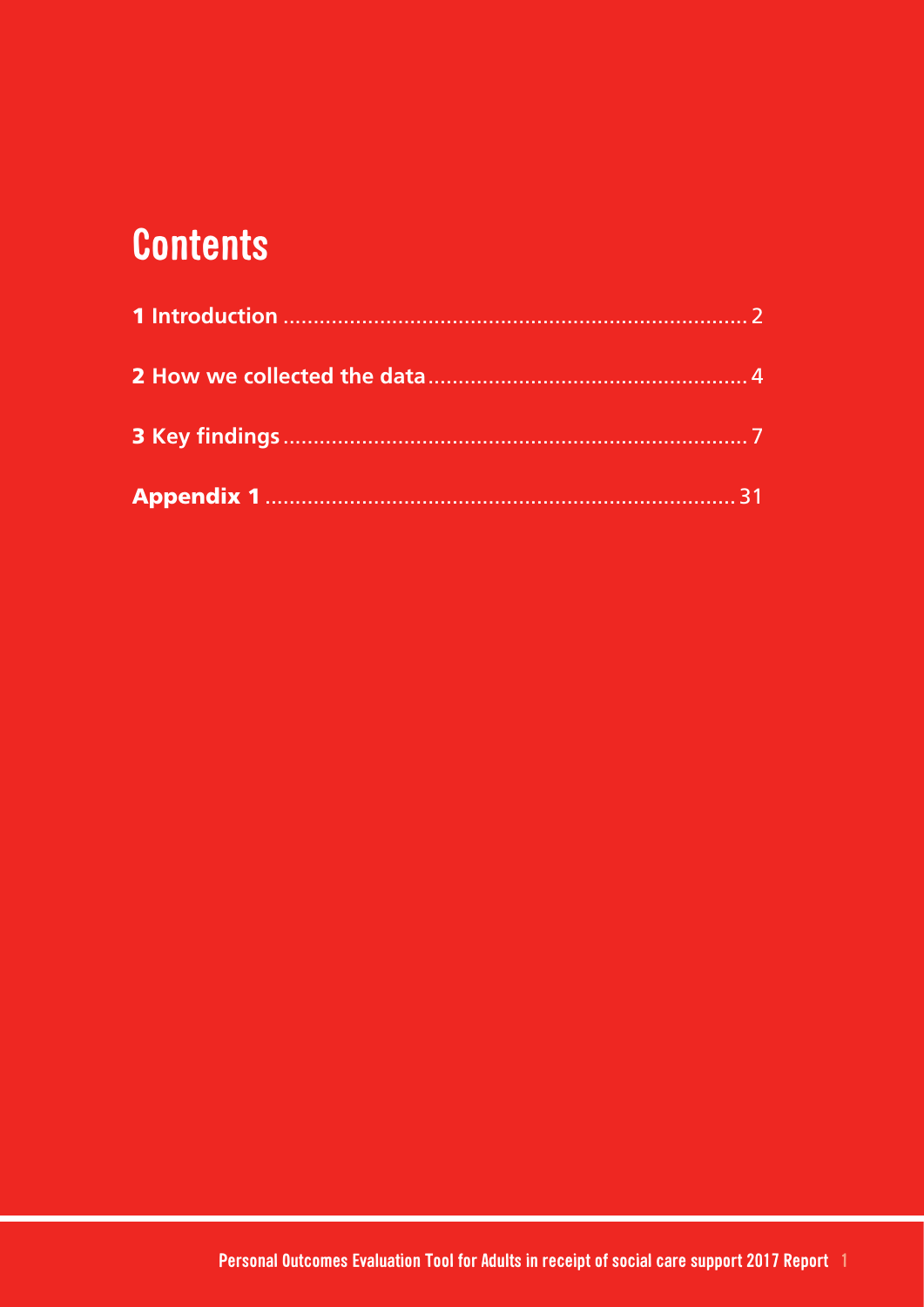# <span id="page-3-0"></span>**INTRODUCTION**

In April 2014 the Care Act came into force in England, changing the way in which adult social care is organised in the country. The act, along with accompanying regulation and guidance, consolidates a number of important innovations that have underpinned the transformation of adult social care in recent years. This report presents the findings from the use of the Personal Outcomes Evaluation Tool (POET) since the introduction of the Care Act.

The POET was developed by In Control and the Centre for Disability Research at Lancaster University, and aims to measure the experiences of people in receipt of personal budgets and personalised care and support. In particular, the tool aims to measure how people experience the planning of their care and support, and whether, and to what extent, they are aware of and can control the personal budget that they have been allocated. The POET has been used over a number of years with adults in receipt of social care, adults with personal health budgets, and more recently, with parents and children with Education Health and Care Plans.

Prior to this report, 134 local reports have been produced by In Control for participating authorities, allowing them to benchmark their performance against the national data s[et. Three national reports \(2011](http://www.in-control.org.uk/what-we-do/poet-%C2%A9-personal-outcomes-evaluation-tool.aspx), 2013 and 2015) have been jointly published with Think Local Act Personal (TLAP), looking at people's experiences in adult social care, and detailing the impact of personal budgets on over 9,000 people. Data from these reports

[featured heavily in the recent National Audit](https://www.nao.org.uk/report/personalised-commissioning-in-adult-social-care/)  Office parliamentary report on personalised commissioning in adult social care, and the [subsequent Public Accounts Committee](https://www.parliament.uk/business/committees/committees-a-z/commons-select/public-accounts-committee/inquiries/parliament-2015/personal-budgets-social-care-15-16/)  Personal Budgets in Social Care inquiry.

Following the introduction of the Care Act, the POET for adults receiving social care support was amended in a number of ways to more closely examine three key ideas: wellbeing, personal budgets, and outcomes – all central to the intention of the new legislation. The questions that feature in the POET explore people's experience of getting support and developing a support plan, and are designed to measure whether, and to what extent, personal budgets are being implemented as described in the Care Act guidance. The outcomes of care and support measured by the tool now align explicitly with the domains of wellbeing in the Care Act. New measures were also added to the POET to mean that it could be used for people not in receipt of a personal budget – primarily where the local authority has provided short-term support.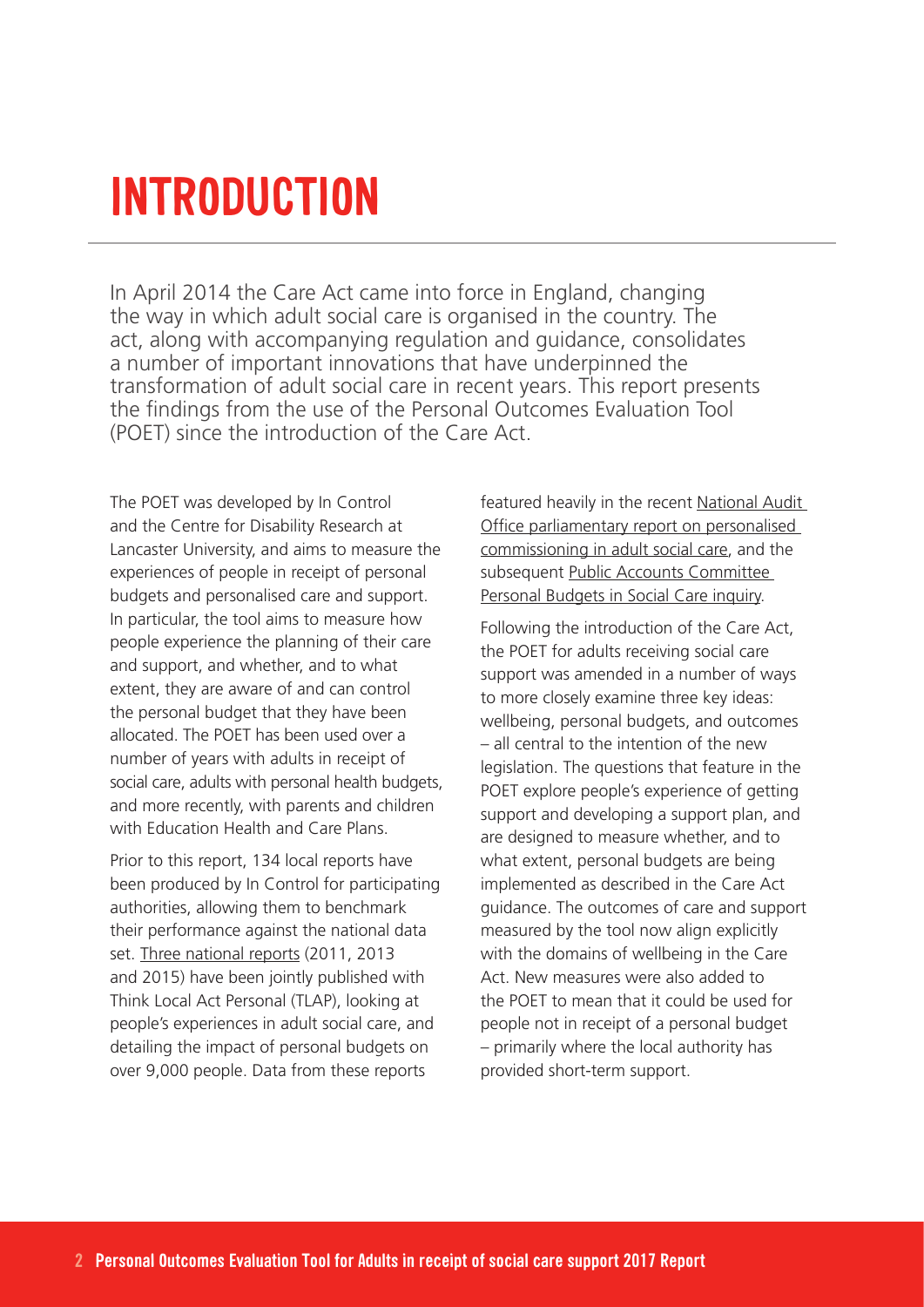## **Embedding POET**

Until recently, the POET has been used as a standalone survey tool in questionnaire format, given to people who need support and their carers, by their local authority. This is the case for some of the findings reported here. More recently, In Control has started to work with a number of local authorities to embed the questions into their assessment, planning and review tools, and to record data locally in their own IT systems. The idea being, that information on the experience of care and support and outcomes achieved by people can be captured routinely, with little additional transactional cost. This would provide the local authorities with a personcentred outcomes monitoring framework that can inform local accountability and support strategic planning, commissioning plans and market shaping locally.

#### The intention of embedding the POET questions into everyday practice is to provide local authorities with:

- A person-centred outcome monitoring framework based on the views of local people who use services, carers and their families.
- Local intelligence that can be benchmarked against a national standard to inform strategic planning.
- A sector led approach that promotes a culture of transparency and accountability to local communities.
- Intelligence to inform market shaping around the needs of the people, improving health and wellbeing outcomes.
- The possibility of integrating and aligning outcomes across different sectors. Focusing on a person's life experiences (POET is being used across children's, health and adult social care).

[Further information on Embedding POET.](mailto:poet@in-control.org.uk)



### **What we asked**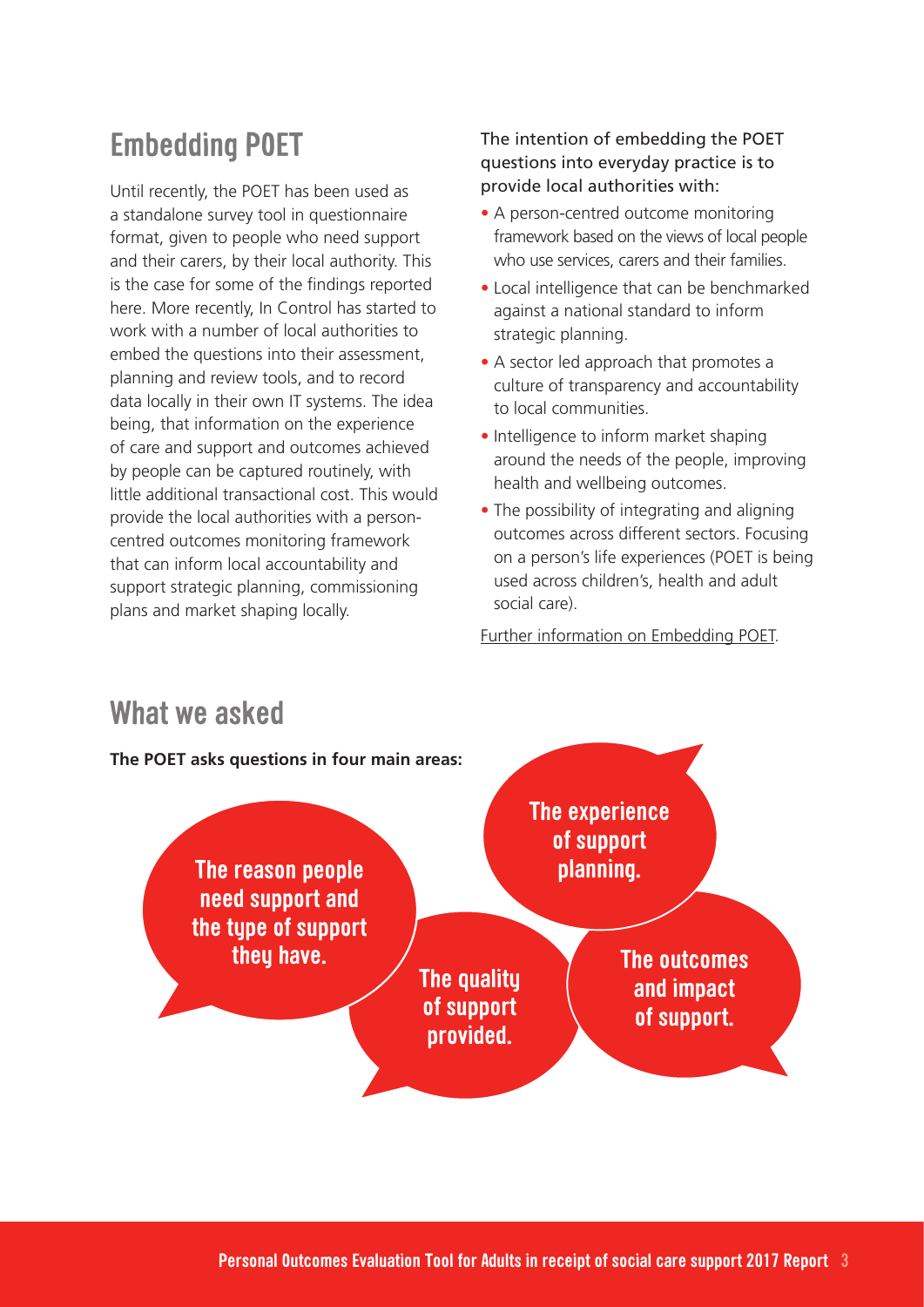## <span id="page-5-0"></span>**HOW WE COLLECTED THE DATA**

The data presented here has been drawn from two initiatives. Firstly, a series of 14 one-off surveys undertaken in different local authority areas since the introduction of the Care Act. Secondly, ongoing data collection from four local authorities who have embedded the POET survey into their review process and local IT systems, collecting data routinely.

These two initiatives provide between them 4,300 responses from people in receipt of adult social care. Responses come from a wide range of people of different ages, who need support for a variety of reasons, and who received a number of different support options. People responding to the POET questions were also diverse in terms of how their personal budget was managed.

Since the survey sample was self-selected, some groups are over represented compared to the general population of people in receipt of social care. This is the case for: the reason people need support, their age and how their personal budget is managed. Therefore we have tried to present the findings in such a way that any differences across such groups are clear, and where some groups are reporting different experiences and outcomes, these are highlighted in Appendix 1 and reported in the text.

Because the POET surveys were designed for people to evaluate their experiences of existing personal budgets, the surveys and the POET questions used as people had their support reviewed, are considered to be service evaluation rather than research, according to guidance from the National Research Ethics Service. Therefore we did not require approval from the Research Ethics Committee.

The POET surveys explained how the information would be used. Anonymity and individual confidentiality were guaranteed, since we did not ask for people's names in the survey. Before completing the survey, everyone was asked to indicate if they agreed (or not) for their information to be used in reports, such as this one, before they completed the survey.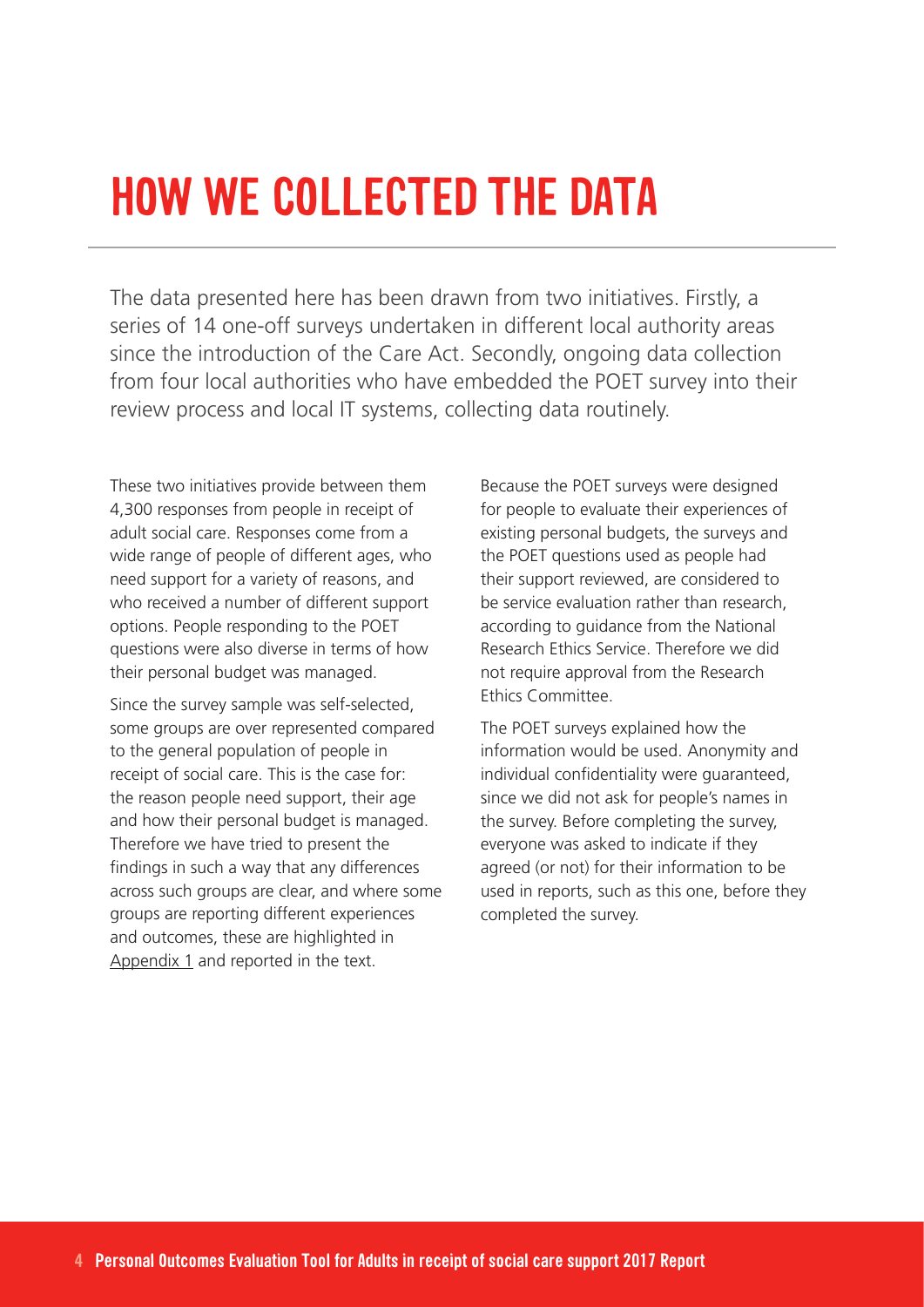Where questions formed part of people's review, answers were collected and recorded using the local authority's confidentiality agreements, and no individually identifiable data was shared. The POET questions could be answered directly by people who need support or with some help from another person, such as a family member or advocate.

Because of the way the data was collected not all people responded to all of the POET questions, so percentages shown here are of those who responded to each question. The total numbers will vary, where relevant not applicable responses have been included. The subgroups are not necessarily mutually exclusive and some groups will overlap considerably. For example, the memory and cognition group is primarily comprised of people also included in the

over 65 group. All of the people included in each of the subgroups are also included in the whole group.

#### **Who responded?**

A total of 4,300 responses to the POET questions were collected, two fifths (42%) from questions at review, and three fifths from the one-off surveys (58%). Some key characteristics of people were included in the responses we collected, including: the reason the person needed support, the management type of the personal budget, the type of support received and the person's age. Unlike previous reports, we did not collect and analyse other demographic information such as gender or ethnicity (previous analysis has shown very few differences across these groups).

#### **Age**

In terms of age, half of the responses came from people aged over 65 and half were spread evenly across the working age range.

| 16 to 25 | 26 to 35 | 36 to 45 | 46 to 55 | 56 to 64 | Older than 65 |
|----------|----------|----------|----------|----------|---------------|
| 10%      | 8%       | 8%       | 11%      | 10%      | 52%           |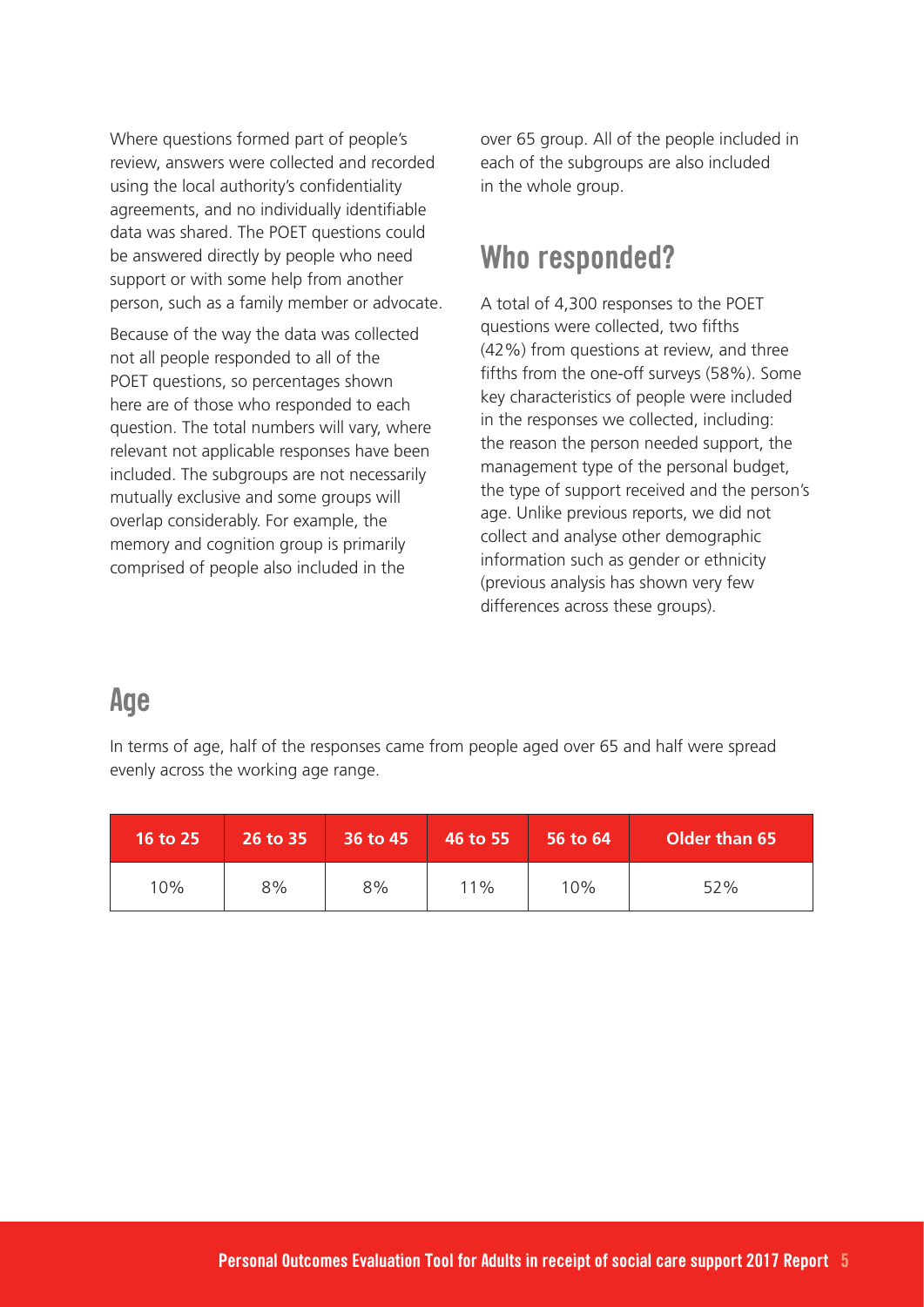## **Personal budget type**

The majority of responses came from people using one of three main management options for their personal budgets. One quarter of responses came from people with a direct payment (25%), around a third where the council managed the budget (30%), and just under a quarter where a service broker was involved (24%). The remainder were comprised of a small number of provider managed budgets (4%) and just 1% using a prepayment card: 9% said that they did not know how their personal budget was managed and 10% said they did not have a personal budget.

### **Support type**

Looking at the type of support people received, the majority of people said they received support on an individual basis.

The most common support types being Home Care (45%) and Personal Assistant (33%). A significant minority received service based support: Day Care (18%) and Residential/Nursing (14%). In addition, just under one third said they received Social Support (30%), small proportions received short term/re-ablement support (4%) or supported living (3%).

### **Reason for support**

Around half of the responses came from people who needed support because of physical needs (54%) and just over half the group (52%), were aged over 65. A quarter of the group needed support because of learning disability (23%), the rest of the responses coming from people with mental health needs (9%), and people whose needs were associated with their memory and cognition (10%). A small minority said their needs were sensory (2%).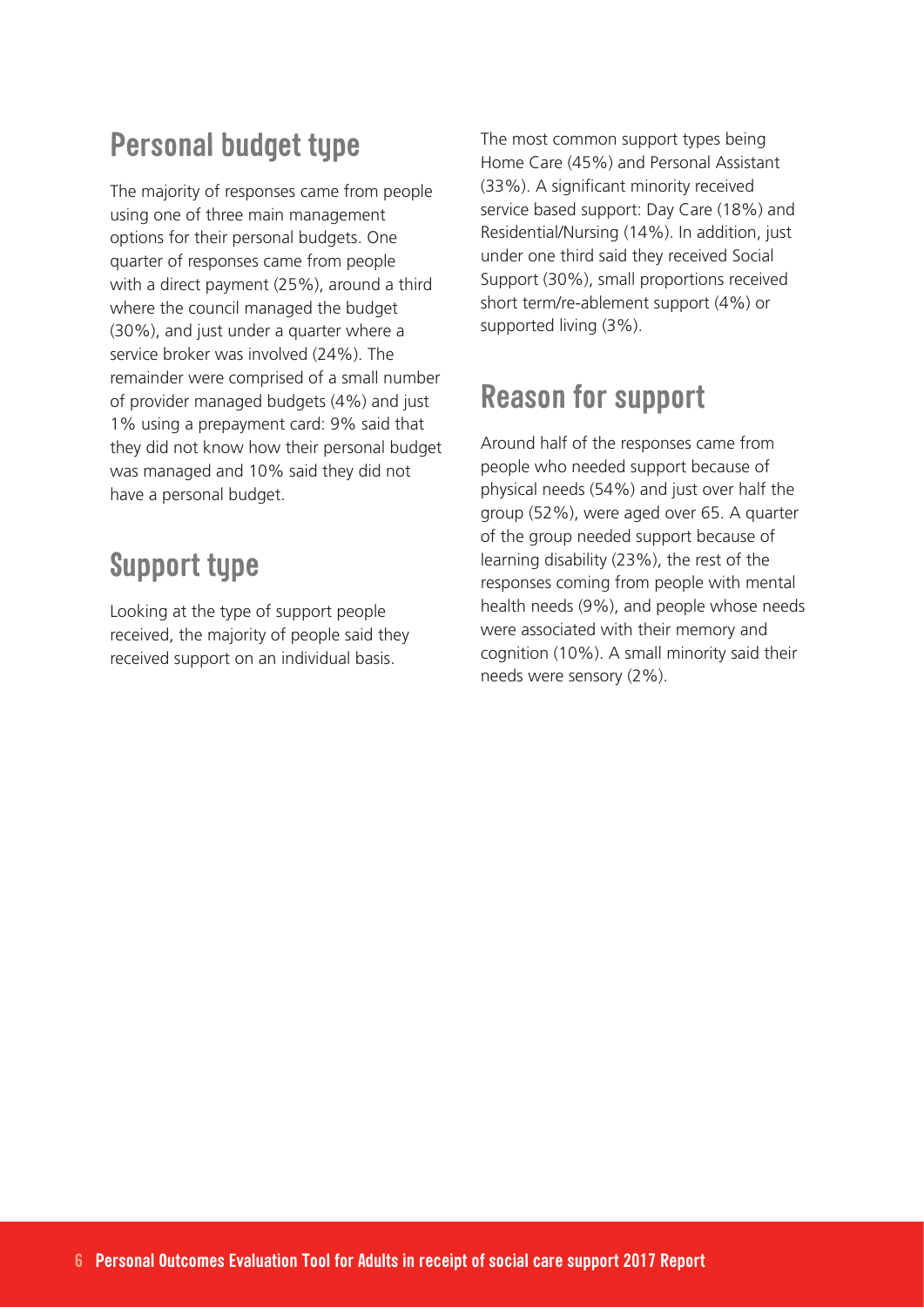# <span id="page-8-0"></span>**KEY FINDINGS**

- The report includes responses to the POET from 4,300 people, more than half of whom were over 65 years of age. Responses came from 18 local authority areas.
- People received a broad range of support, including home care, personal assistance day and residential care.
- Around three quarters of people reported the support they get as good or very good in terms of the amount of support they get (74%) and the choice and control they enjoy (72%).
- Respondents were generally most positive about the impact of support on their quality of life (75%), health (72%) and feeling safe (71%). People were generally less positive about the impact of their support on everyday activity (57%), taking part in community (58%) and relationships (57%).

### **What's working quite well?**

- A large majority (80%) reported that their views were fully or mostly included when their support was planned.
- A large majority (84%) rated their support as good or very good in relation to dignity.
- A large majority (81%) rated their support as good or very good in relation to Quality.

### **What is not working so well?**

- Around half the group said that they were aware of the amount of money in their personal budget when their support was planned (50%).
- Only half the group said they could decide how the money in their personal budget was spent (51%).
- Less than two thirds (63%) of people rated their support as good or very good in terms of information and advice.
- A large proportion of people said key elements of wellbeing were not relevant to them and their support: 'Everyday activity: work, education, training, recreation' (42%) and 'Taking part in your community: Doing things in your local area' (30%).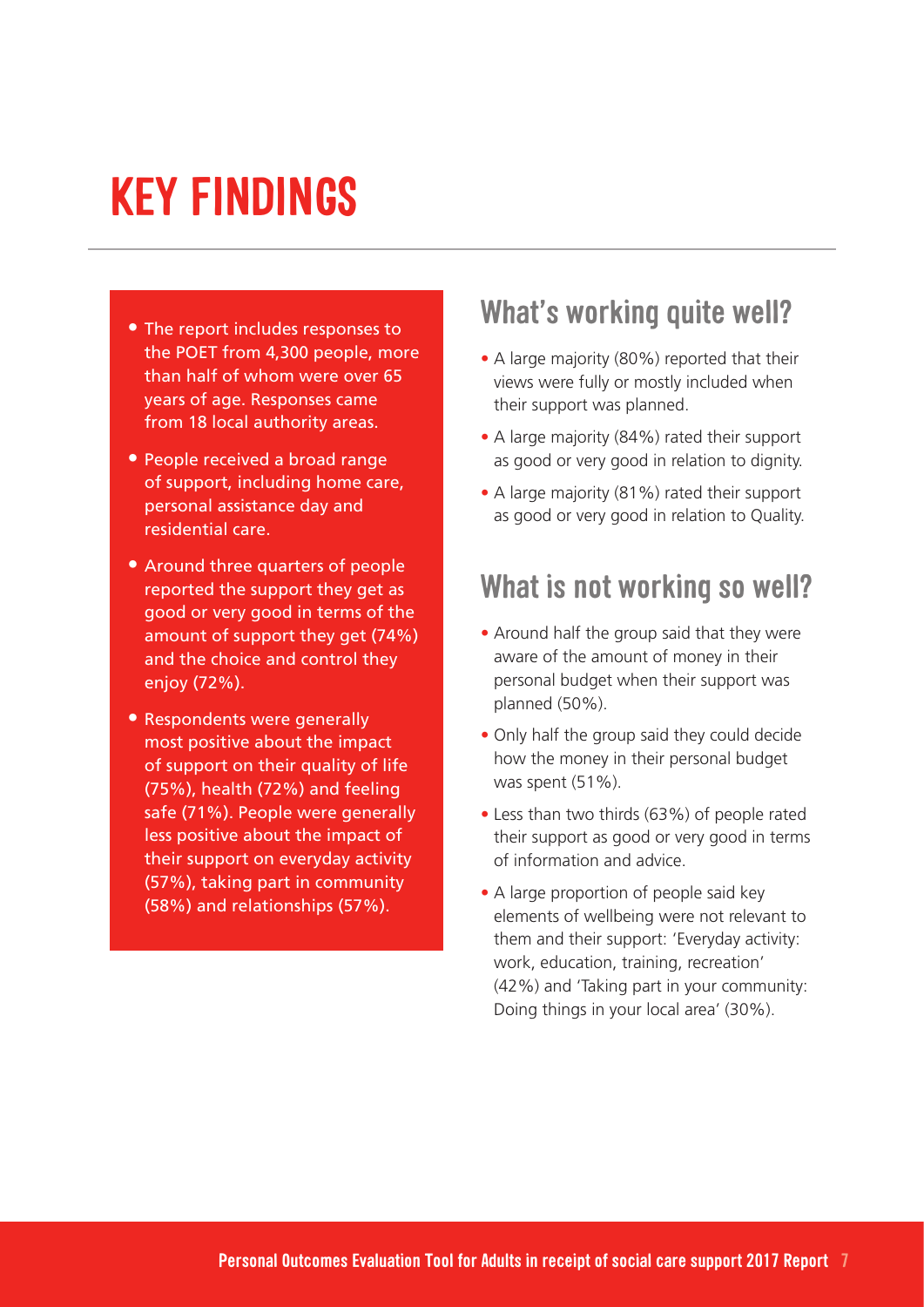### **Why we asked what we did**

### **People's experience of planning their support**

Care Act guidance highlights the significance of the support planning process, and stresses that the views, wishes and experiences of people who need support and their families should be at the centre of the support planning process.

It highlights that it is for people themselves, rather than the local authority, to determine how their needs are best met and that there should be no undue constraint on the use of personal budgets. The guidance also emphasises the value of ensuring an upfront allocation of money to create an indicative budget before the planning process starts, so that people can genuinely take a lead role in the design of their own support.

*'The person must be genuinely involved and influential throughout the planning process... Indeed, it should be made clear that the plan 'belongs' to the person it is intended for, with the local authority's role being to ensure the production and sign-off of the plan to ensure that it is appropriate to meet the identified needs.'* 

Furthermore, the statutory guidance to local authorities places the personal budget at the centre of the support planning process. It says that the budget is the mechanism that enables greater choice and it defines what having a personal budget should mean. The definition includes:

*'Knowing, before care and support planning begins, an estimate of how much money will be available to meet a person's assessed needs, being able to choose from a range of options for how the money is managed, having a choice over who is involved in developing the care and support plan and having greater choice and control over the way the personal budget is used to purchase care and support, and from whom.'* 

#### **11.3**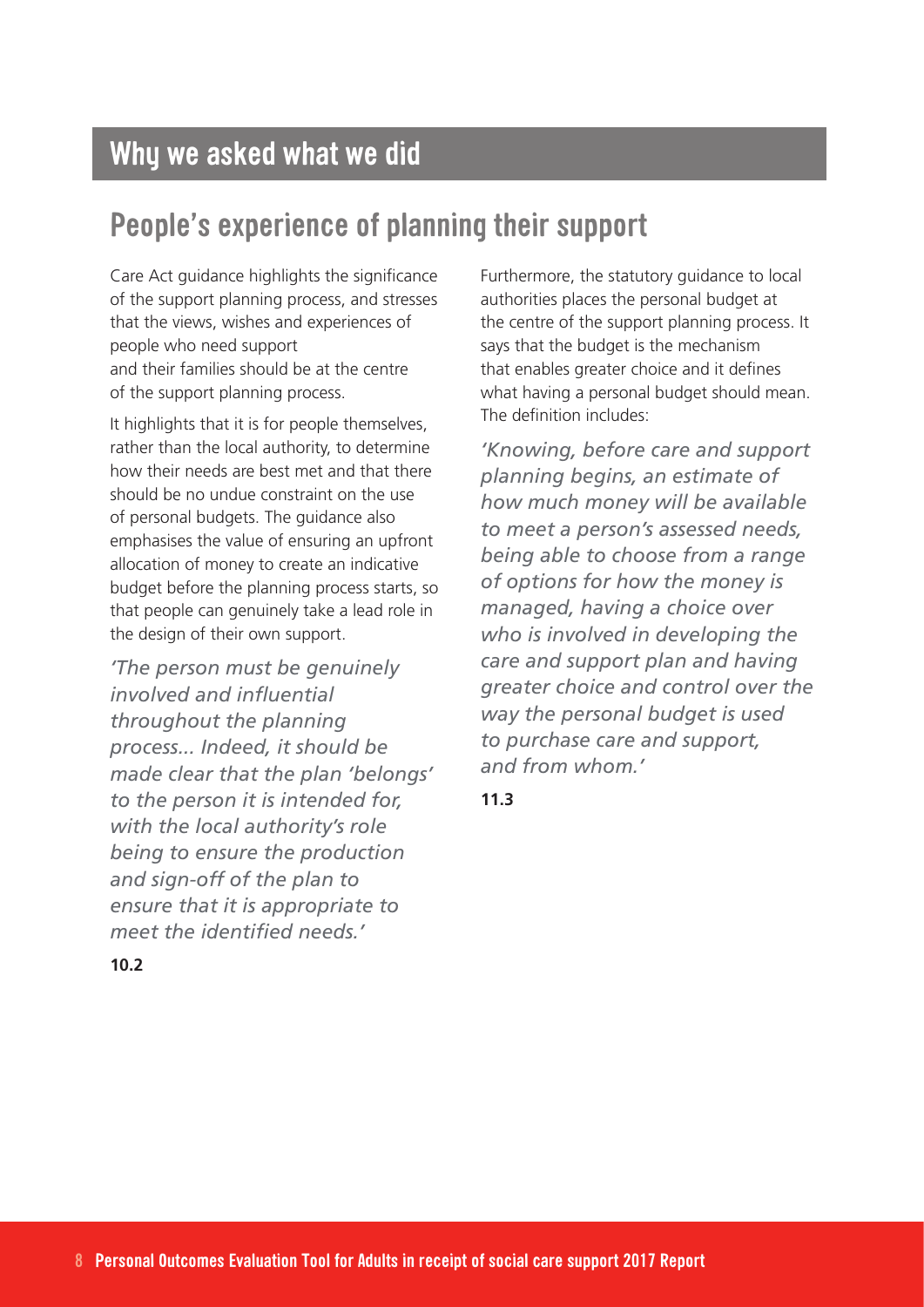The guidance sets out a number of fundamental principles, including the importance of recognising individual views, wishes, feelings and beliefs;

 *'Considering the person's views and wishes is critical to a personcentred system. Local authorities should not ignore or downplay the importance of a person's own opinions in relation to their life and their care'.*

#### **1.14**

In order to assess the extent to which these requirements are being met, and to measure the impact of doing so, the POET asks people three simple questions about their experience of support planning:

- When your support was planned, did you know the amount of money allocated to your personal budget?
- Could you decide how the money in your personal budget was spent?
- Were your views included when your support was planned?

Where appropriate, the 'you' in each question is plural and includes family, and where relevant, other people including advocates.

In this section of the report, we look at the reported experience of, and outcomes for people from different groups according to their age and why they need support. We also look at how they responded to each of these questions.

For each of the questions, we also set out the relevant expectations placed on local authorities from the statutory Care Act guidance. Where comparisons are made across different groups we used 95% confidence intervals to check which (if any) of the differences across groups might be significant. The detail of this is set out i[n Appendix 1.](#page-32-0)

People with sensory needs often reported experiences that appeared different from other groups, however the low over all numbers of people in this group meant the differences were not necessarily statistically significant.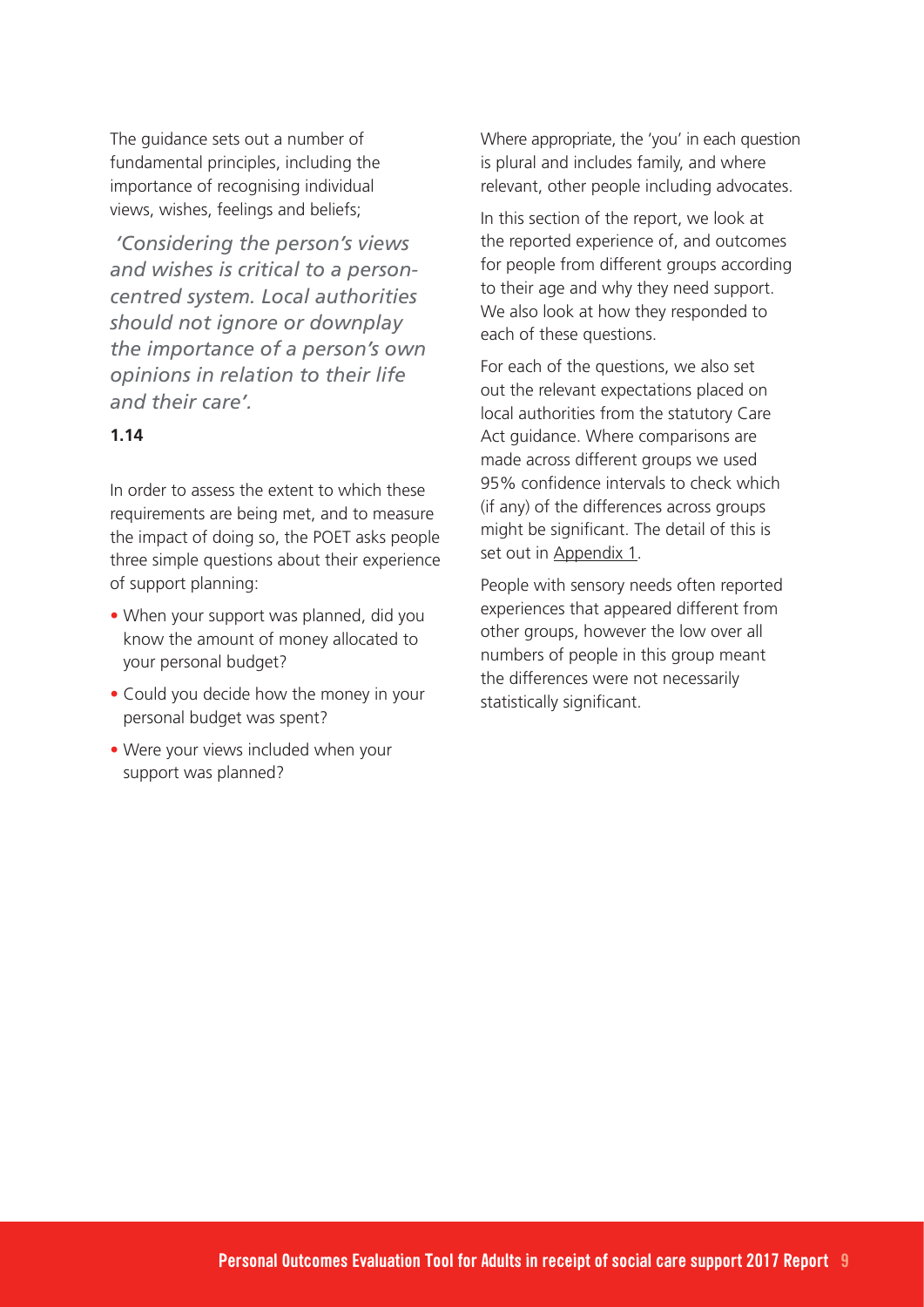### **When your support was planned, did you know the amount of money allocated to your personal budget?**

Figure 1 shows that half of the whole group (50%) said that they knew the amount of money in their personal budget when their support was planned. People who needed support because of memory and cognition (36%) were least likely to report that they knew the amount of money available in their personal budget, followed by older people (40%). People with sensory needs (62%) and people with learning disabilities (59%) were most likely to say that they knew the amount of money in their personal budget when their support was planned. People whose needs resulted from memory & cognition and those aged over 65 were significantly less likely and people with learning disabilities were significantly more likely than the group as a whole, to say that they knew the amount of money allocated to their personal budget.



#### **FIGURE 1: WHEN YOUR SUPPORT WAS PLANNED, DID YOU KNOW THE AMOUNT OF MONEY ALLOCATED TO YOUR PERSONAL BUDGET?**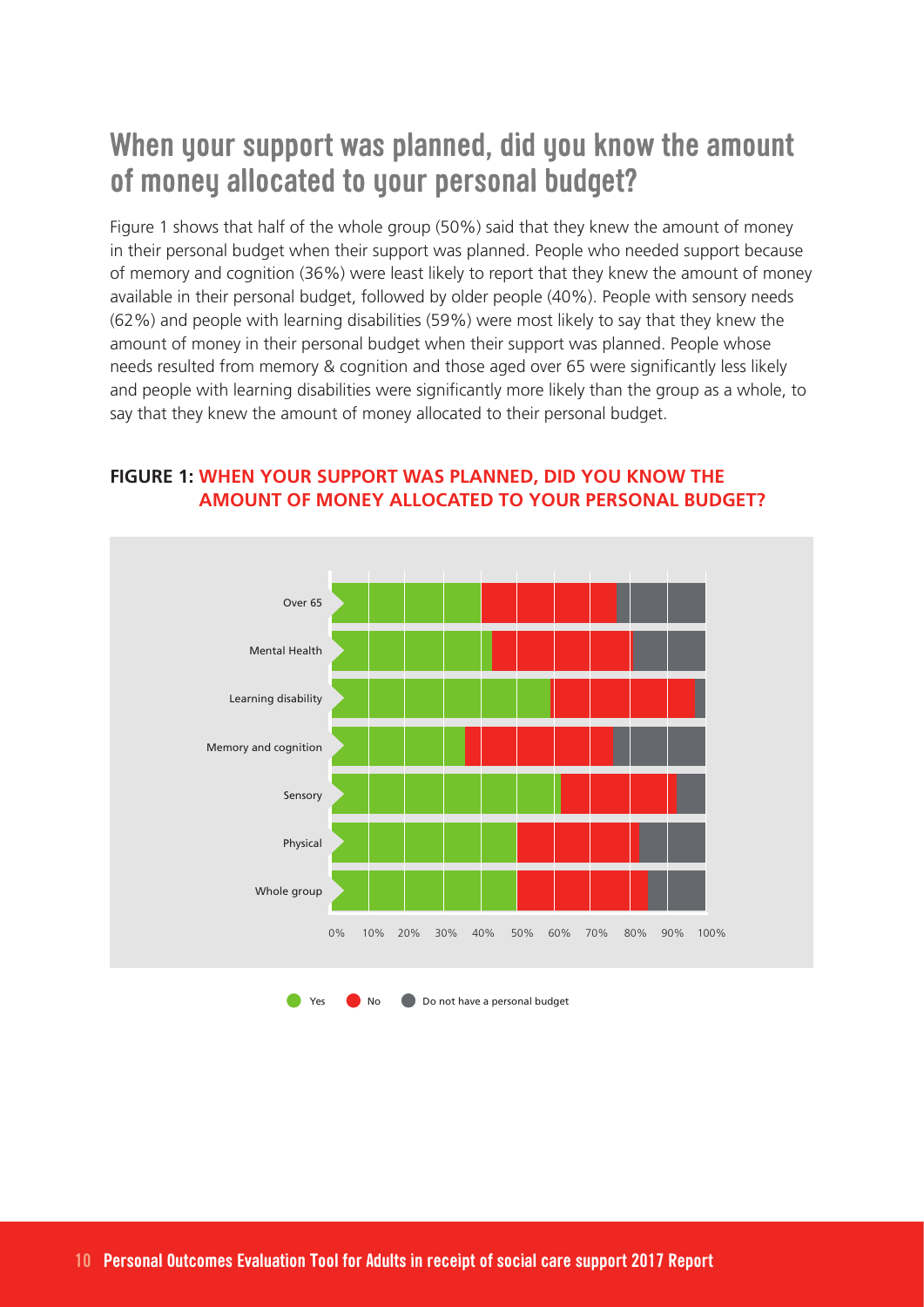### **Could you decide how the money in your personal budget was spent?**

Figure 2 shows that half of the whole group (51%) said that they could fully or mostly decide how the money in their personal budget was spent. People who needed support because of memory and cognition (33%) were least likely to report that they chose how the money in their personal budget was spent, followed by older people (44%). People with sensory needs (72%) and people with physical disabilities (54%) were most likely to say they could fully or mostly decide how the money in their personal budget was spent. Just over a quarter of the whole group (27%) and just under half of people with learning disabilities (43%) said they could not decide how the money in their personal budget was spent. People whose needs resulted from memory & cognition and those aged over 65 were significantly less likely and people with sensory needs were significantly more likely than the group as a whole, to say that they could decide how the money in their personal budget was spent.



#### **FIGURE 2: COULD YOU DECIDE HOW THE MONEY IN YOUR PERSONAL BUDGET WAS SPENT?**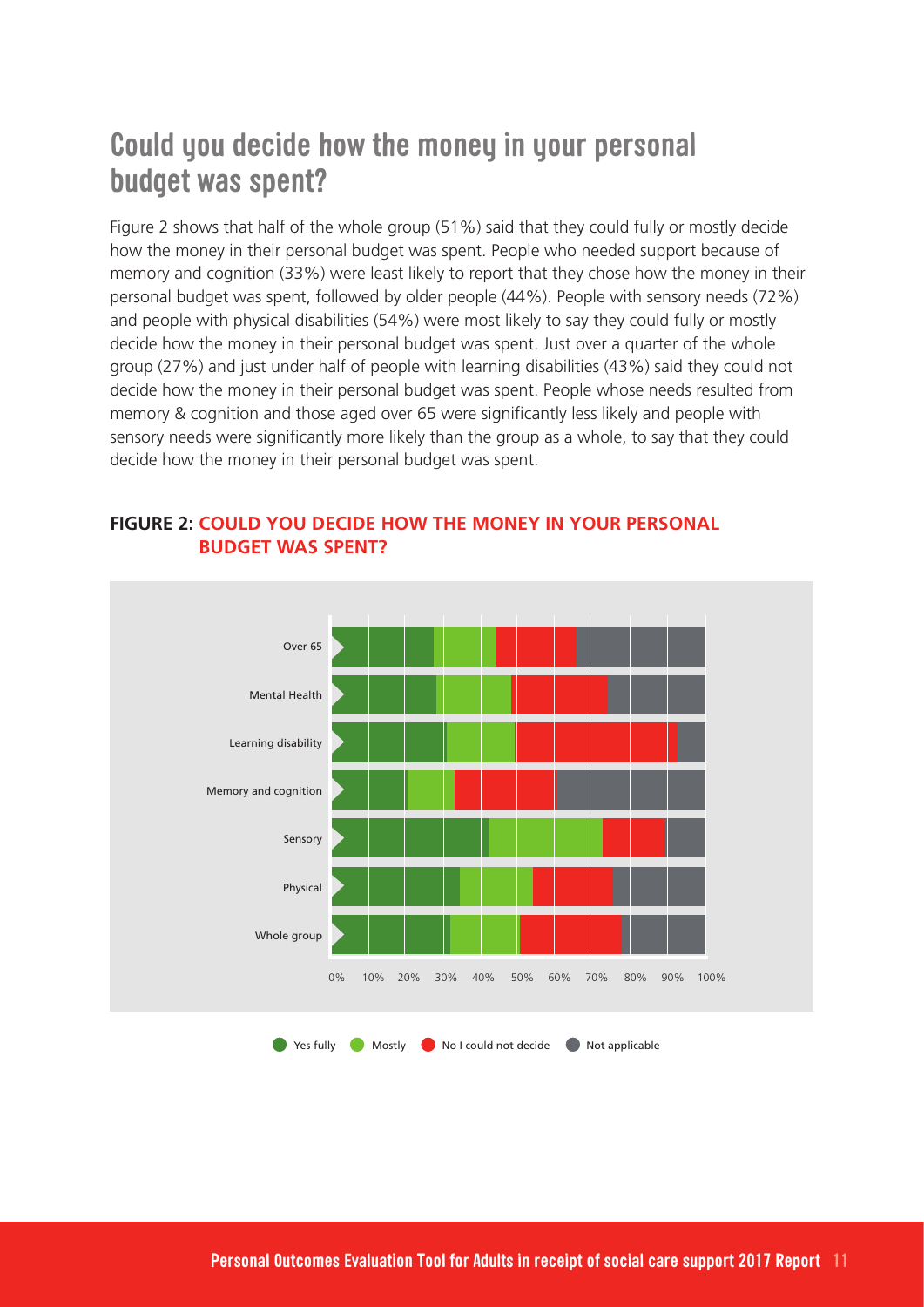### **Were your views included when your support was planned?**

Looking at the group as a whole, just over three quarters of people (80%) said that their views had been mostly or fully included, and just over half of this group said their views were fully included. People whose needs resulted from memory and cognition (49%) were least likely to report their views as being fully included. People with sensory needs (68%) and people with learning disabilities (67%) were most likely to report their views as being fully included. Including people's views was seen as not applicable for over a quarter of those whose needs resulted from memory and cognition (27%) and over one fifth of older people (21%). People whose needs resulted from memory and cognition and those aged over 65 were significantly less likely and people with learning disabilities were significantly more likely than the group as a whole, to say their views had been mostly or fully included when their support was planned.



#### **FIGURE 3: WERE YOUR VIEWS INCLUDED WHEN YOUR SUPPORT WAS PLANNED?**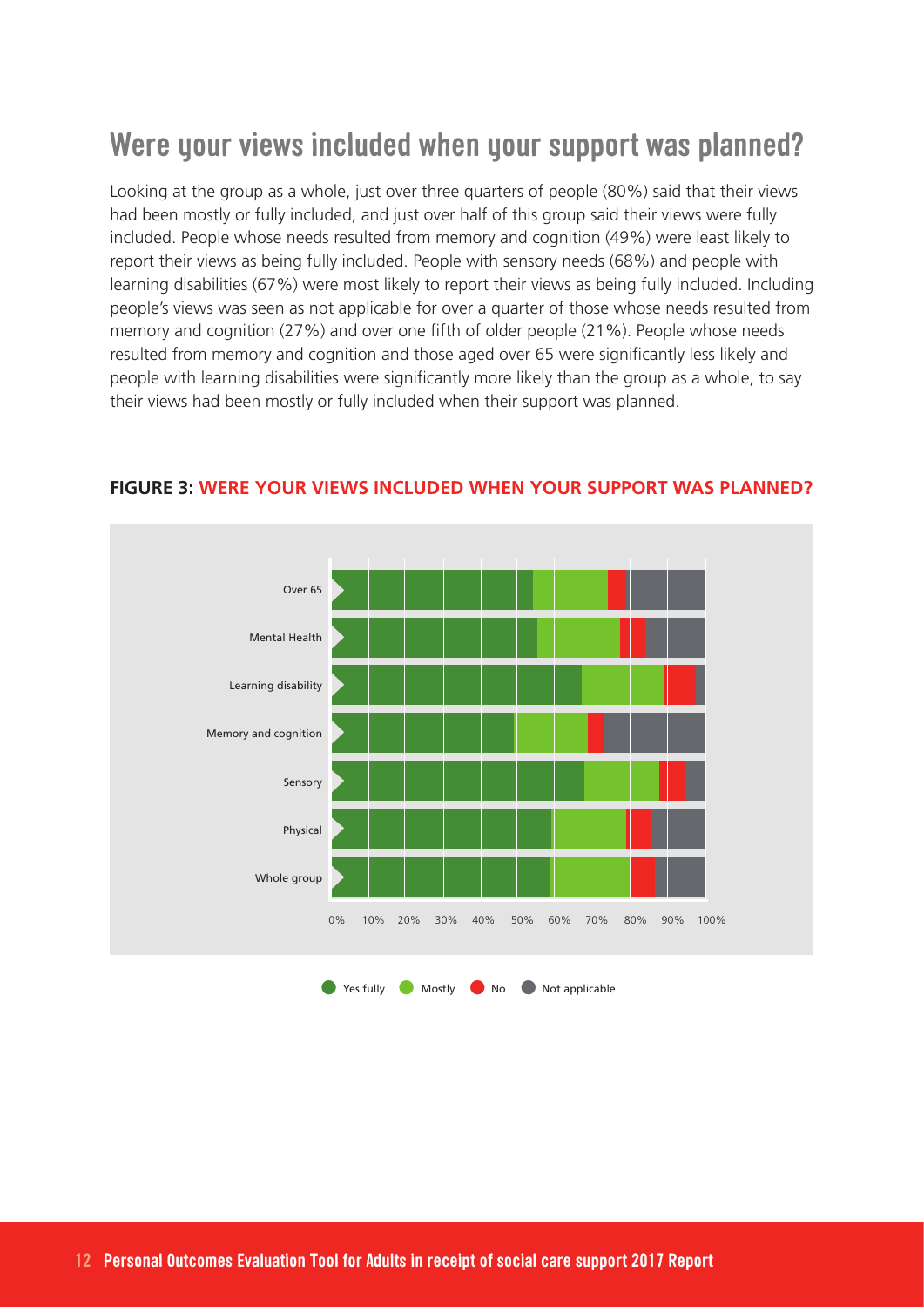### **People's experience of their support**

#### We asked people to rate a number of aspects of their support:

- Quality of support.
- Amount of support you get.
- Choice and control you have over your support.
- Information you have to make decisions about your support.
- The dignity with which you are supported.

Together, these areas provide a good overview of people's experience of support and the extent to which the ambitions of the Care Act are being delivered in relation to people's day-to-day care and support experiences.

The expectations of local authorities in relation to each of these aspects of care and support are set out clearly within the statutory guidance of the Care Act. There were only small differences across the groups of people we looked at – with different groups reporting very similar experiences. Where significant differences were identified, these have been reported in the text and highlighted in the tables in Appendix 1.

Figure 4 shows the percentage of people from each group who rated their support as good or very good in each of the areas we asked about. Of the five aspects of support we asked about, people were most likely to rate dignity (84%) and quality (81%) as good or very good. Information and advice (63%) was the area of support that people were least likely to rate as good or very good.

People with learning disabilities were the most likely to report good or very good experiences of support in four of the five aspects of support that we looked at, the exception being information and advice, where people whose needs resulted from memory and cognition (69%) were most likely to report good or very good support. People with sensory needs and people with mental health needs were equally least likely to report good or very good experiences of support in relation to dignity (81%). People with sensory needs were least likely to report good or very good support in relation to choice and control (67%) and in relation to quality (76%). People with mental health needs were least likely to report good or very good support in terms of information and advice (57%).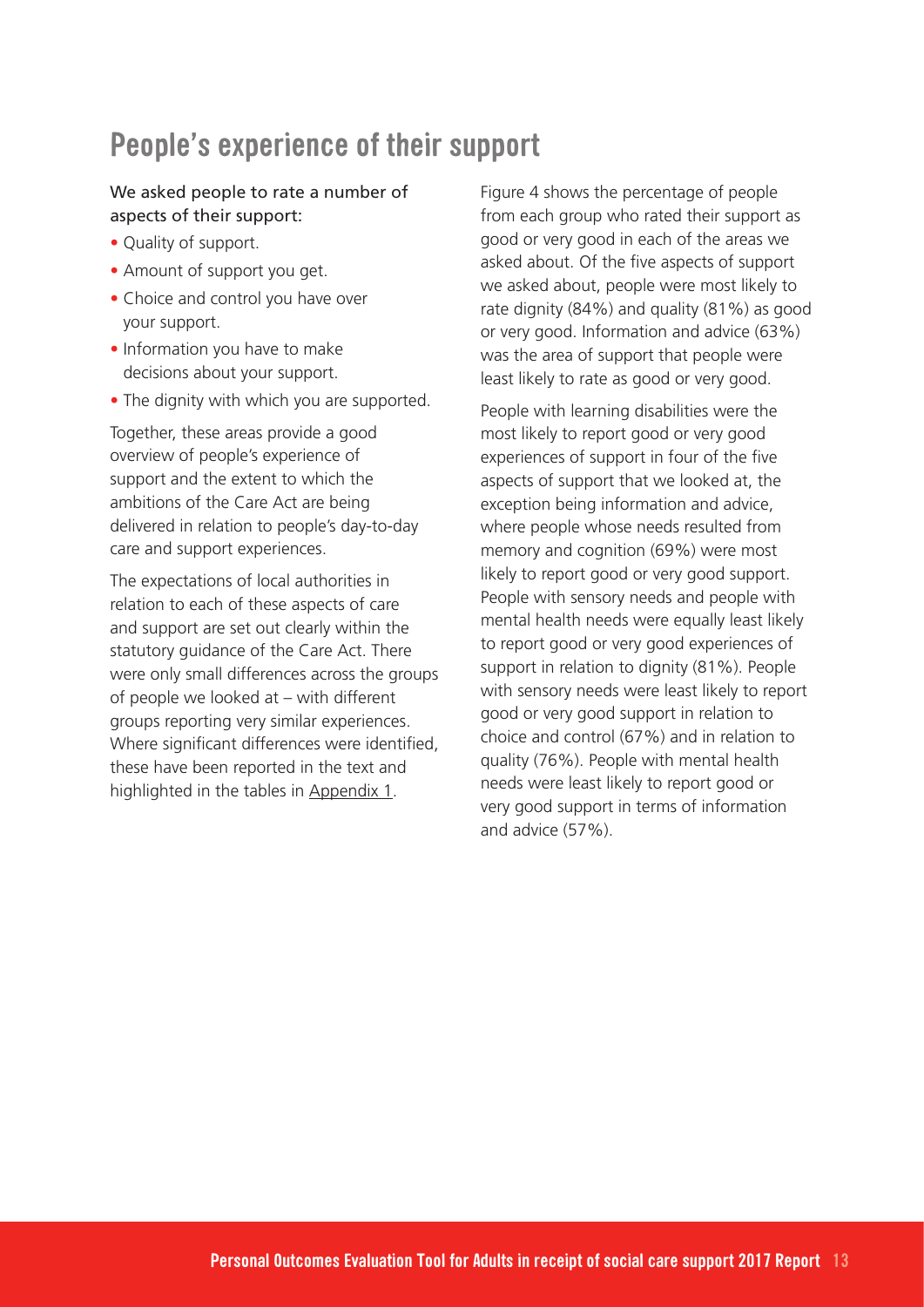

#### **FIGURE 4: WHAT DO YOU THINK ABOUT THESE AREAS OF YOUR SUPPORT? RATED GOOD OR VERY GOOD.**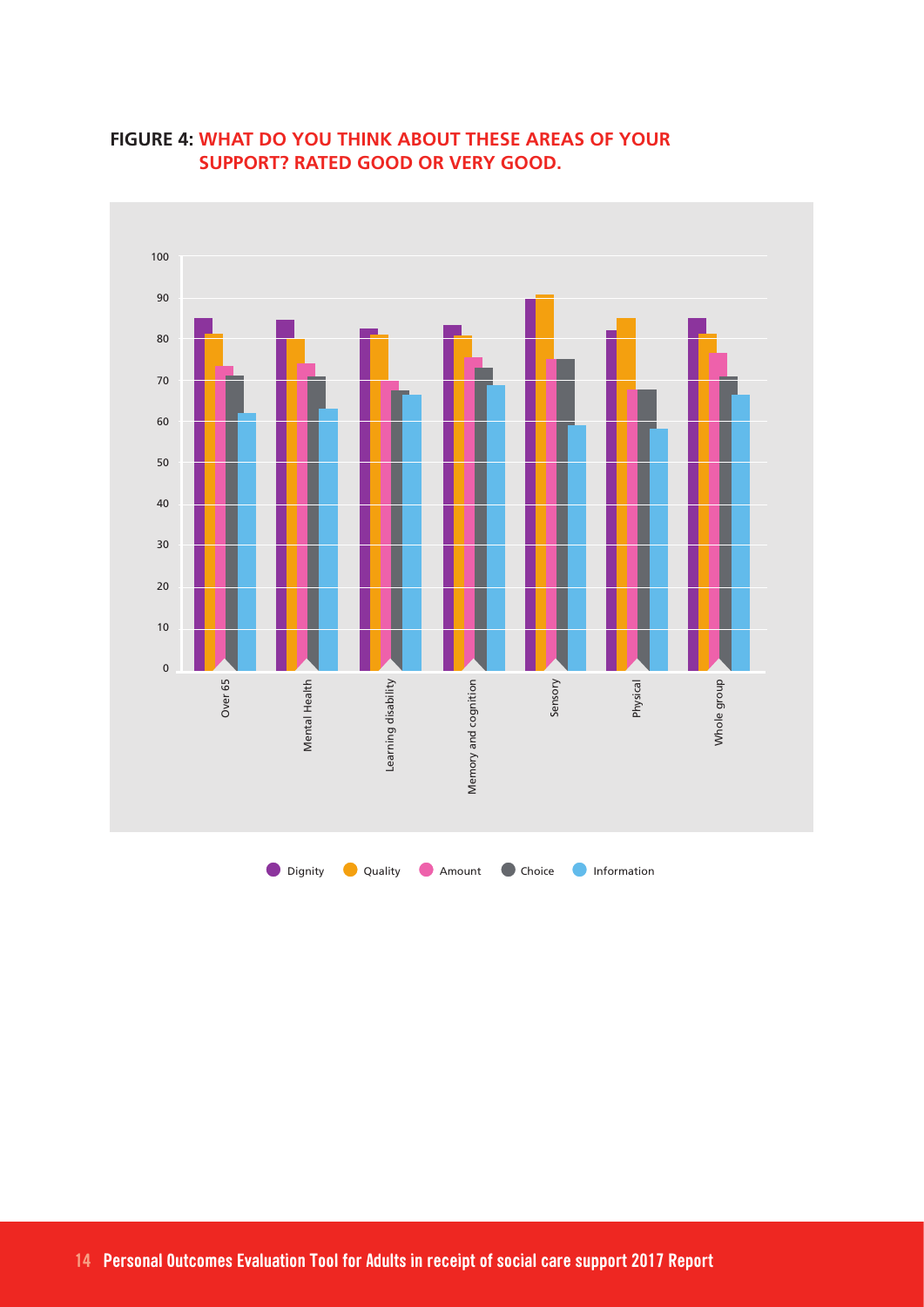## **Quality of support**

Local authorities have a broad responsibility to ensure the availability of good quality care and support that stretches beyond those whom they provide support to, or commission support for, and includes people who fund their own care. The Care Act guidance says: *'local authorities must facilitate markets that offer a diverse range of high-quality and appropriate services'* **4.21**

Figure 5 shows a large majority of the whole group (81%) rated the quality of their support as good or very good. All groups showed high levels of satisfaction. The least satisfied group, people with physical disabilities (80%), the most satisfied, people with learning disabilities (91%). People with learning disabilities were significantly more likely to rate the quality of their support as good or very good compared to the group as a whole.



#### **FIGURE 5: WHAT DO YOU THINK ABOUT THESE AREAS OF YOUR SUPPORT? QUALITY.**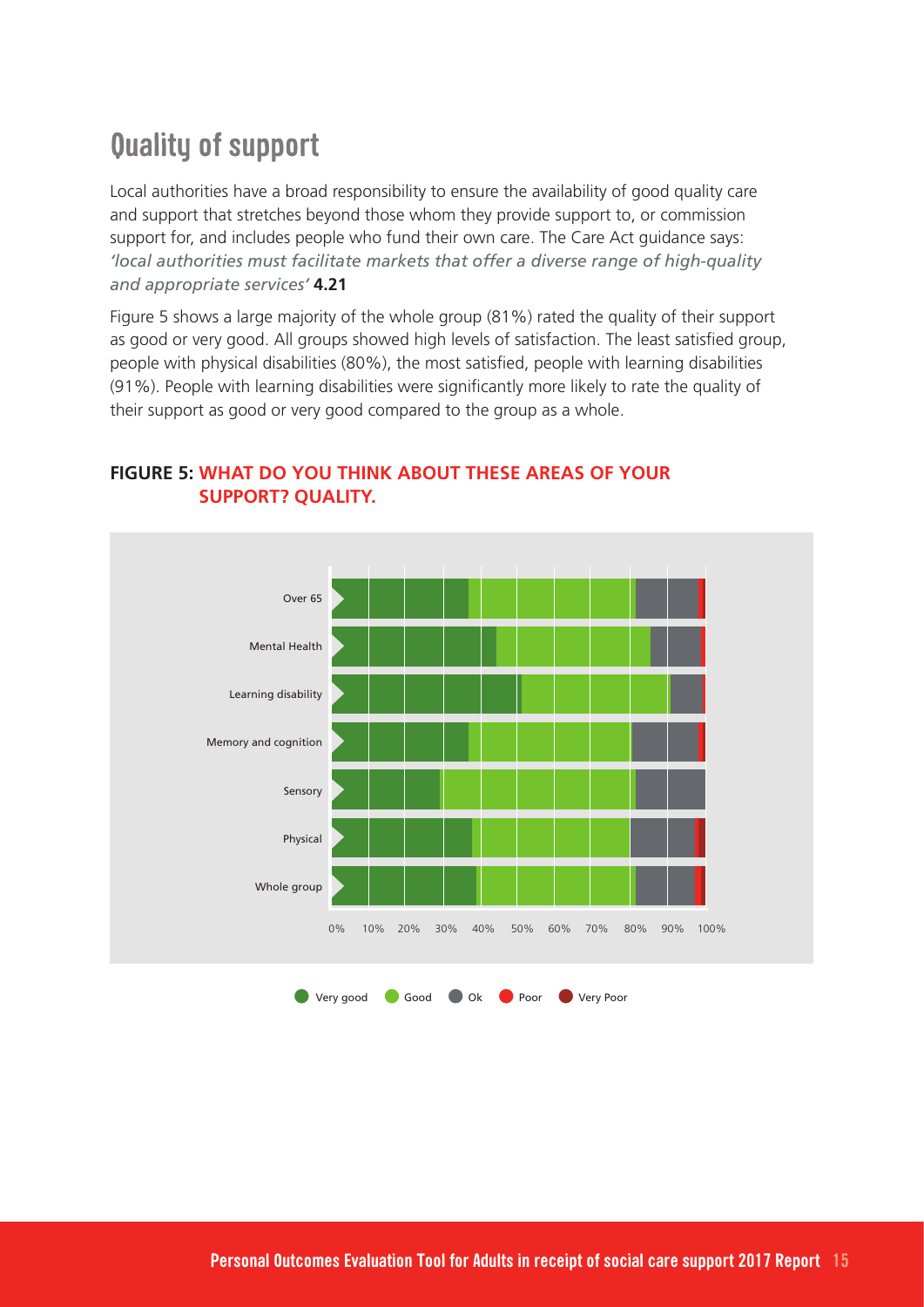### **Amount of support you get**

Care Act guidance is clear that local authorities must make sufficient resources available to individuals who are eligible for support: *'The personal budget must always be an amount sufficient to meet the person's care and support needs and must include the cost to the local authority of meeting the person's needs…' 11.10*

Figure 6 shows overall, just under three quarters of the whole group (74%) said that the amount of support they received was good or very good. No group was significantly different from the group as a whole in how they rated the amount of support they get. Differences across the groups we looked at were relatively modest, with exactly three quarters of people with learning disabilities (75%), and slightly more than three quarters of people whose needs resulting from memory and cognition (76%) and older people (77%) all being equally positive. Around two thirds of people with mental health needs (68%) were the least positive group. People with mental health needs (11%) were also the most likely to say the amount of support that they received was poor or very poor.



#### **FIGURE 6: WHAT DO YOU THINK ABOUT THESE AREAS OF YOUR SUPPORT? AMOUNT.**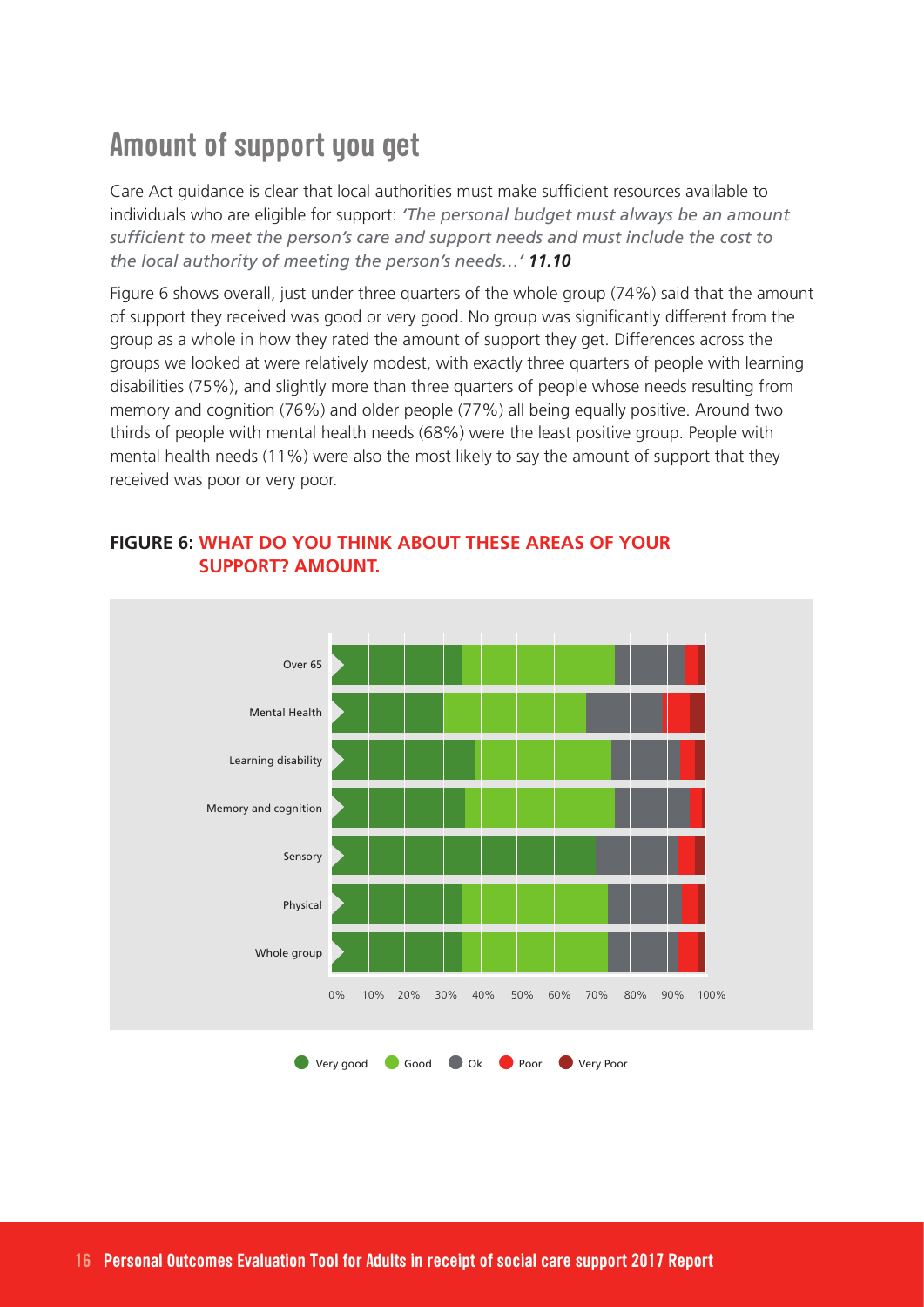### **Choice and control you have over your support**

Having choice and control over support should be enjoyed by everyone needing it: *'However the person chooses to have their needs met, whether by direct payment, by the provision of local authority-arranged or directly provided care and support, or thirdparty provision, or a mix of these, there should be no constraint on how the needs are met as long as this is reasonable'.* **10.47**

Well over two thirds of the whole group (72%) rated the choice and control they have over their support as good or very good. Again differences across each of the groups we looked at were very modest and no group was significantly different from the group as a whole. People with sensory needs were least positive with two thirds of people rating choice and control as good or very good (67%); people with learning disabilities were most positive with three quarters rating the choice and control they have as good or very good (75%). People with mental health needs (13%) were the most likely to rate the choice and control they have over their support as poor or very poor.

#### **FIGURE 7: WHAT DO YOU THINK ABOUT THESE AREAS OF YOUR SUPPORT? THE CHOICE AND CONTROL YOU HAVE OVER YOUR SUPPORT.**

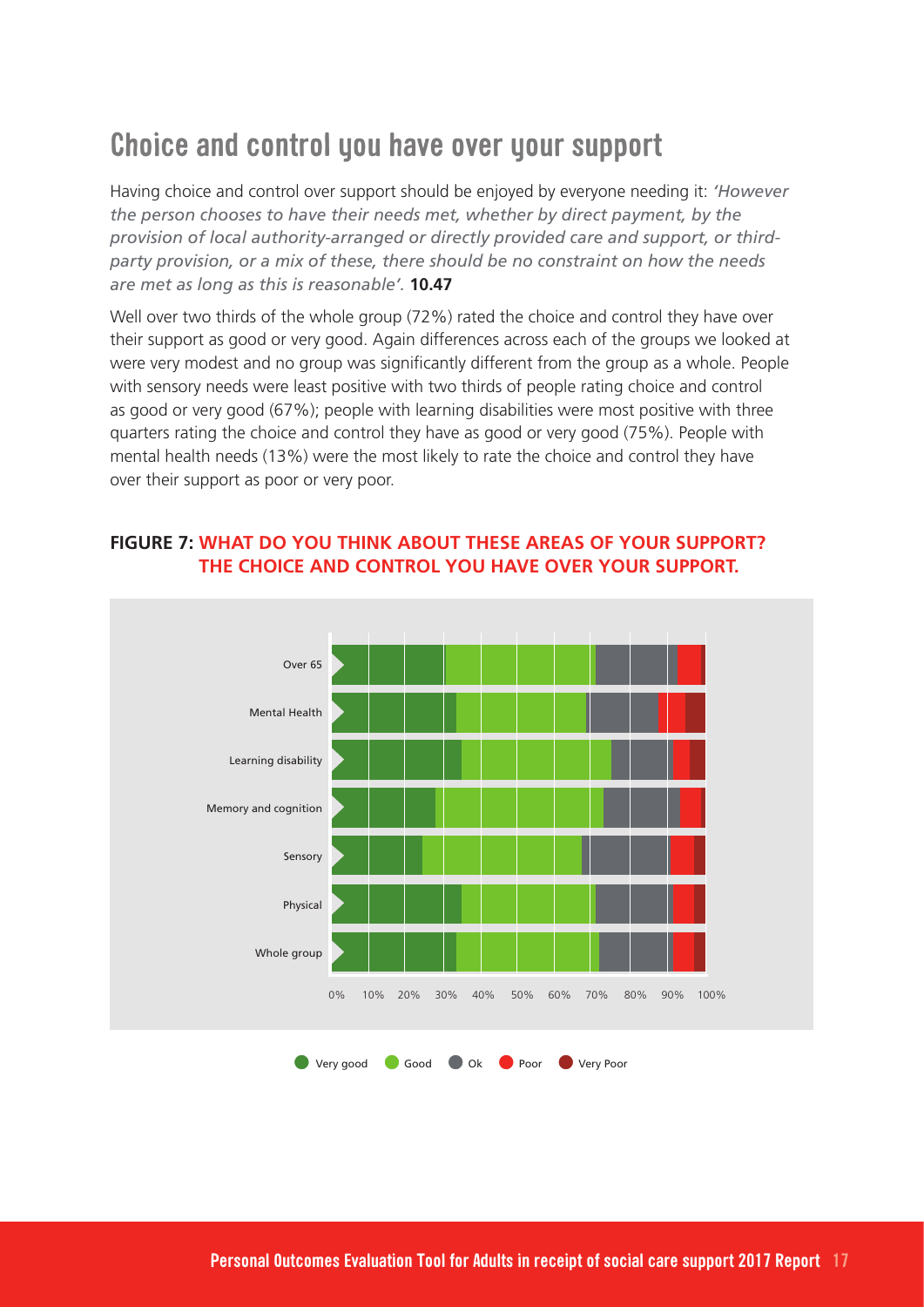### **Information you have to make decisions about your support**

Good information is seen as an essential prerequisite for the successful implementation of the Care Act: *'The availability and provision of information and advice, whether more general information about the way the system operates in the local authority area or more personalised information on a person's specific needs, are essential building blocks to all of the reforms and many of the specific duties the Act introduces'.* **3.7**

As Figure 8 shows, three fifths of the whole group (62%) rated the information and advice they have to make decisions about their support as good or very good, and a significant minority of the whole group (17%) rated this aspect of their support as poor or very poor. Again, differences across each of the groups we looked at were modest, although people aged over 65 were significantly different and slightly more likely than the group as a whole to rate the information they have as good or very good. People over 65 (67%), people with sensory needs (67%) and people whose needs were due to memory and cognition (68%) were most likely to report good or very good information and advice. Around one fifth of people with mental health needs (19%) and people with learning disabilities (22%) rated information and advice as poor or very poor, making them most likely to say this aspect of their support was poor or very poor.



#### **FIGURE 8: WHAT DO YOU THINK ABOUT THESE AREAS OF YOUR SUPPORT? INFORMATION YOU HAVE TO MAKE DECISIONS ABOUT YOUR SUPPORT.**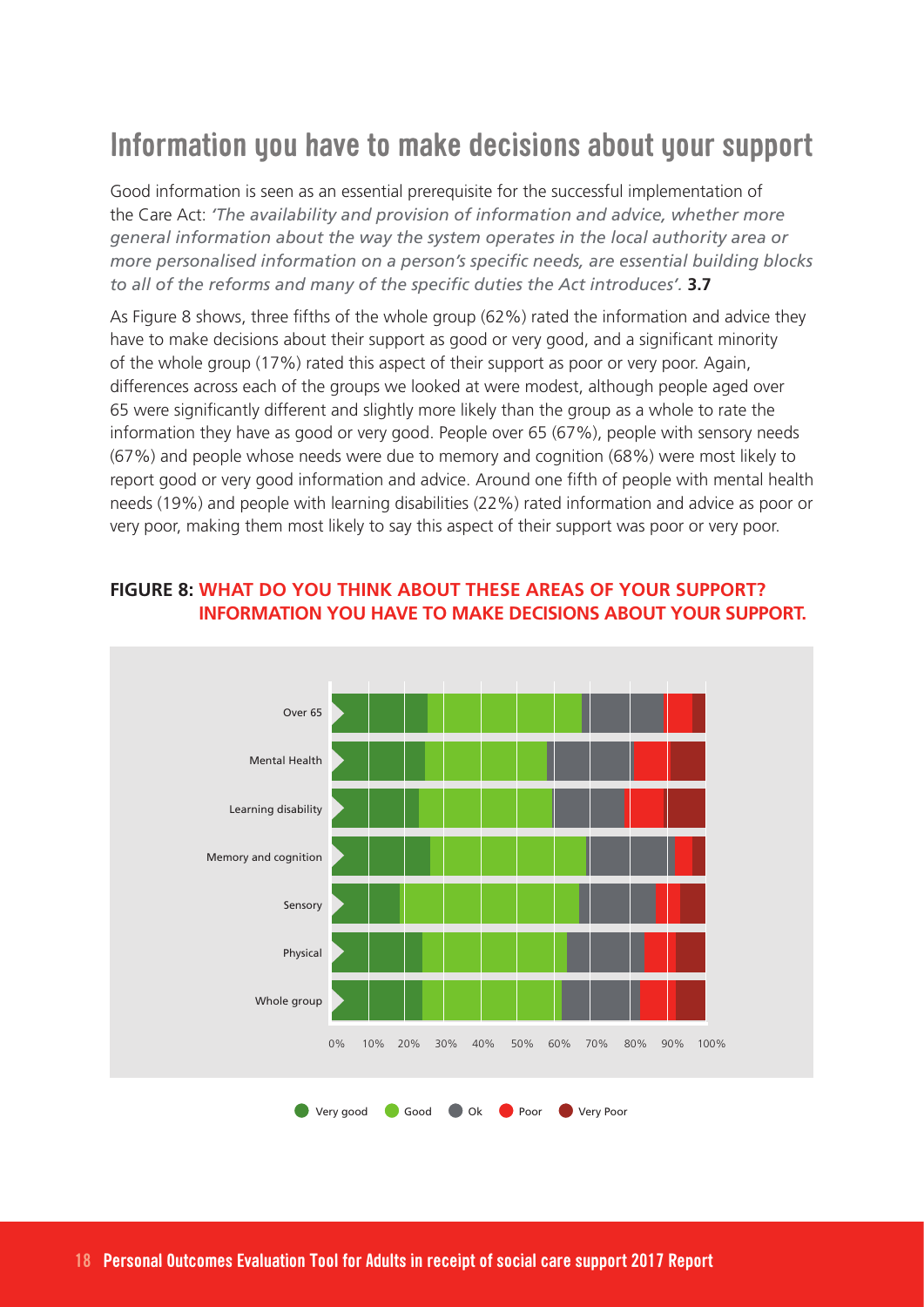### **The dignity with which you are supported**

The idea of 'wellbeing' rests at the heart of the Care Act, local authorities are required to promote wellbeing whenever they carry out duties under the act: *'Dignity in support is central to this idea of wellbeing. 'Wellbeing' is a broad concept, and it is described as relating to the following areas in particular: personal dignity (including treatment of the individual with respect)'* **1.5**

Figure 9 shows that the overwhelming majority of the whole group (85%) rated the dignity with which they are supported as good or very good. As was the case with the other aspects of support we asked about, differences across different groups were modest. People with learning disabilities (90%) were most likely, and were significantly more likely than the group as a whole, to report that the dignity of their support was good or very good. People with sensory needs (82%) and people with mental health needs (82%) were equally least likely to report good or very good levels of dignity.



#### **FIGURE 9: WHAT DO YOU THINK ABOUT THESE AREAS OF YOUR SUPPORT? THE DIGNITY WITH WHICH YOU ARE SUPPORTED.**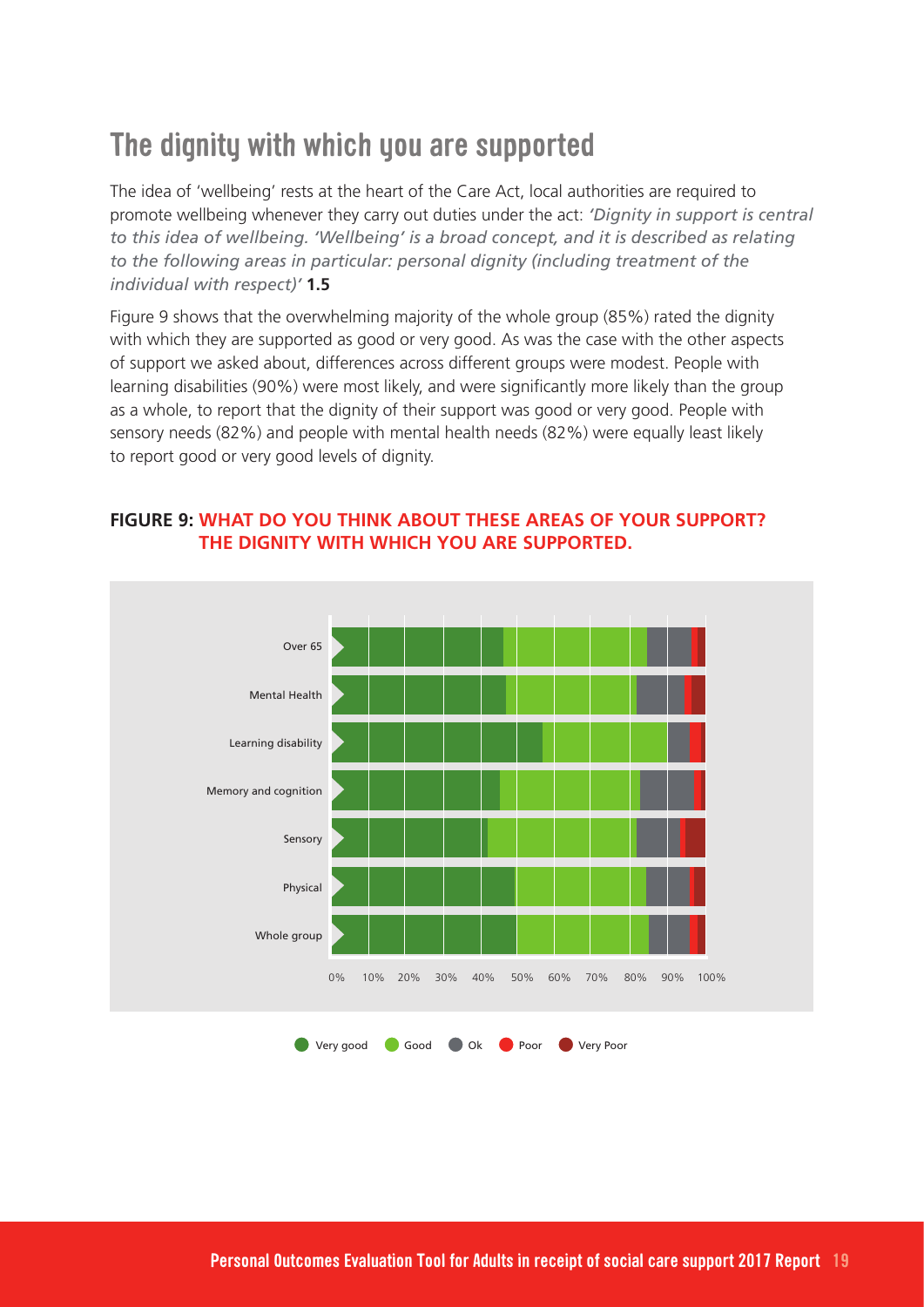### **The outcomes from and impact of support**

#### **TABLE 1: POET OUTCOME MEASURES ALIGNED WITH CARE ACT DOMAINS OF WELLBEING.**

| <b>Care Act Definition of Wellbeing</b><br>'Wellbeing' is a broad concept, and<br>it is described as relating to the<br>following areas in particular: 1.5 | <b>POET Outcomes</b><br>Has your support made a difference<br>in these areas of your life? |
|------------------------------------------------------------------------------------------------------------------------------------------------------------|--------------------------------------------------------------------------------------------|
| Physical and mental health and<br>emotional wellbeing                                                                                                      | Your Health: Being as fit and healthy as<br>vou can                                        |
| The individual's contribution to society                                                                                                                   | Taking part in your community: doing<br>things in your local area                          |
| Social and economic wellbeing                                                                                                                              | Your quality of life: your social and<br>economic wellbeing                                |
| Domestic, family and personal<br>relationships                                                                                                             | Relationships: enjoying your friends or<br>family                                          |
| Suitability of living accommodation                                                                                                                        | Your Home: being happy where you live                                                      |
| Protection from abuse and neglect                                                                                                                          | Feeling safe: feeling safe and secure                                                      |
| Participation in work, education, training<br>or recreation                                                                                                | Everyday activity: work, education,<br>training, recreation                                |
| Control by the individual over day-to-<br>day life (including over care and support<br>provided, and the way it is provided)                               | Choice and control: making everyday<br>decisions                                           |

The POET asks people who need support to say what, if any, impact their support has had on various aspects of their life. As Table 1 shows, each area aligns closely with the domains of wellbeing set out in the Care Act. Respondents are asked to rate the impact of their support, saying for each area of life that we ask about, whether their support has:

- Made things a lot worse.
- Made things worse.
- Made no difference.
- Made things better.
- Made things a lot better, or that are was not applicable.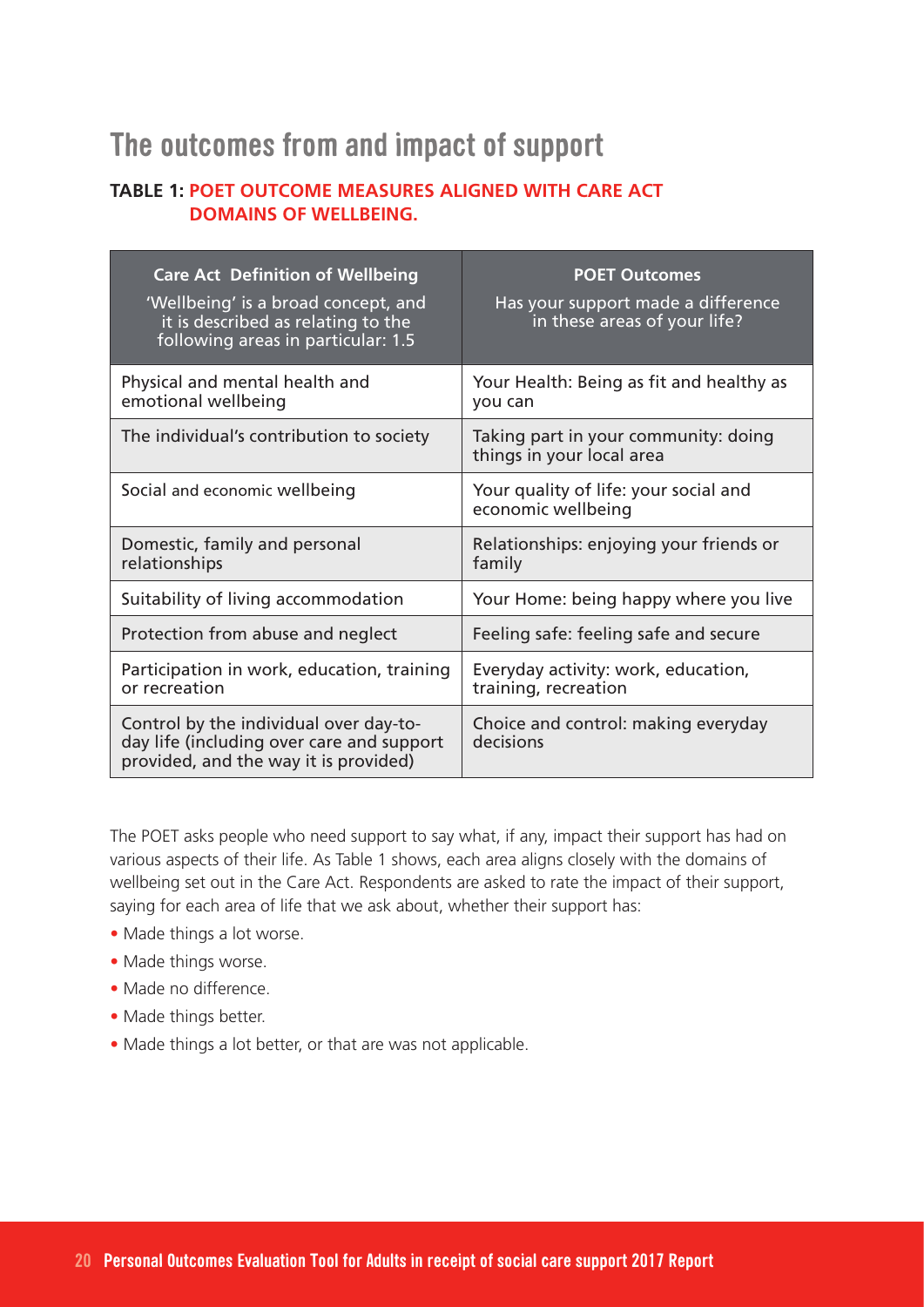In this section of the report we look at the outcomes reported by people from different groups according to their age, and why they need support, comparing their responses to the group as a whole. Percentages shown are of the group excluding those who said the question was not applicable.

As well as describing wellbeing in some detail, the Care Act guidance goes on to stress the equal importance of each area of wellbeing: *'There is no hierarchy, and all should be considered of equal importance when considering 'wellbeing' in the round'* **1.6.**

Figure 10 shows the proportion of people in each group who said that area of life was not relevant to them and their support. In six of the eight areas of life we asked about, around 10% to 20% of people indicated that it was not relevant to them and their support. For all groups (apart from people with learning disabilities) this proportion was much higher in the other two areas we asked about. 'Everyday activity: work, education, training, recreation' (39% to 58%) and 'Taking part in your community: Doing things in your local area.' (29% to 43%).



#### **FIGURE 10: HAS YOUR SUPPORT MADE A DIFFERENCE IN THESE AREAS OF YOUR LIFE? PROPORTION OF PEOPLE WHO SAID IT WAS NOT RELEVANT.**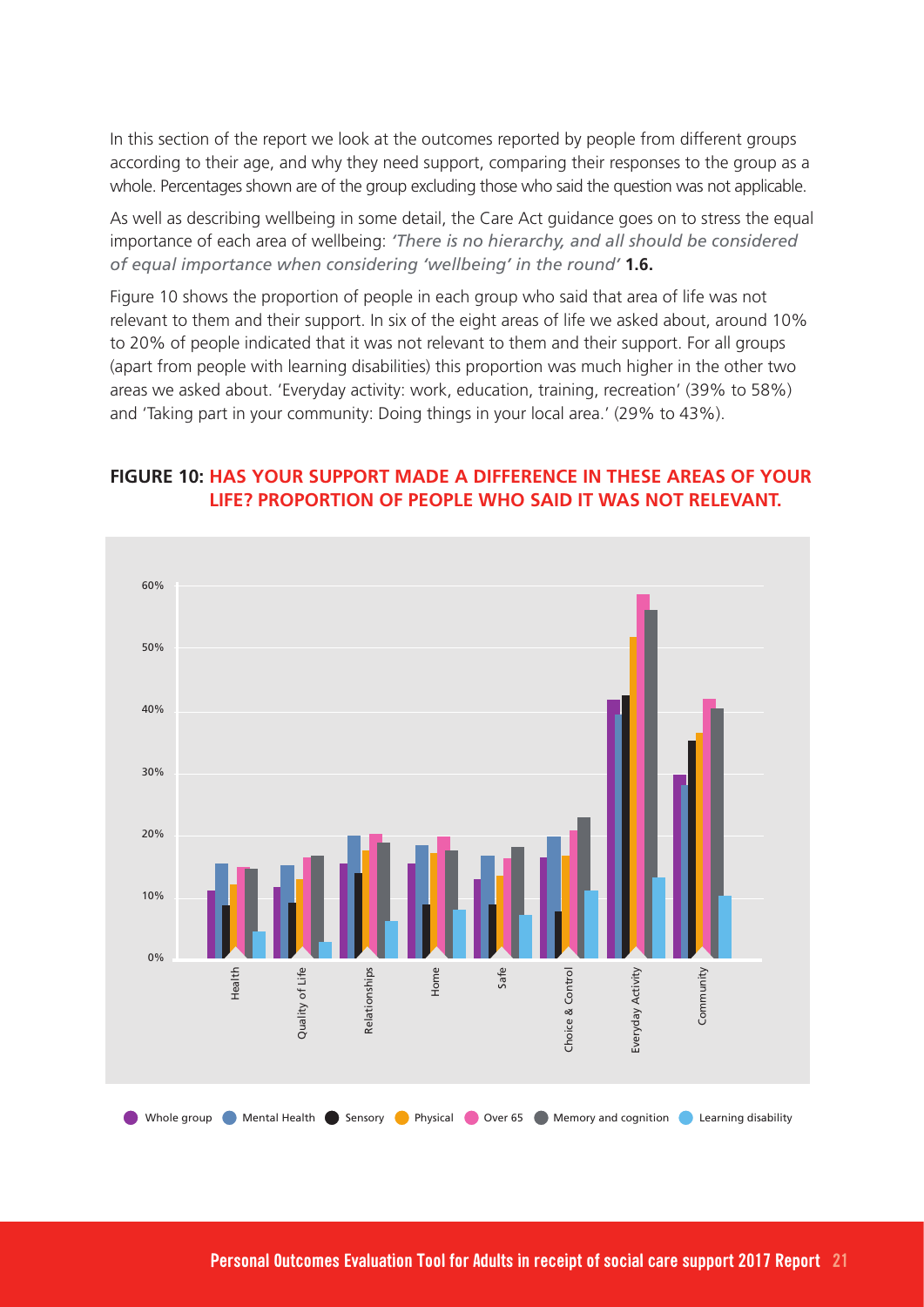### **Has your support made a difference in these areas of life?**

#### **Health: Being as fit and healthy as you can**

Figure 11 shows that nearly three quarters of the whole group (72%) said that their support had made things better or a lot better in relation to their health. There were no significant differences across the groups we looked at. People with physical disabilities (71%) and people whose needs resulted from memory and cognition (71%) were least positive, and people with mental health needs were most positive about the impact of their support on their health (76%).



#### **FIGURE 11: HAS YOUR SUPPORT MADE A DIFFERENCE IN THESE AREAS OF YOUR LIFE? HEALTH: BEING AS FIT AND HEALTHY AS YOU CAN.**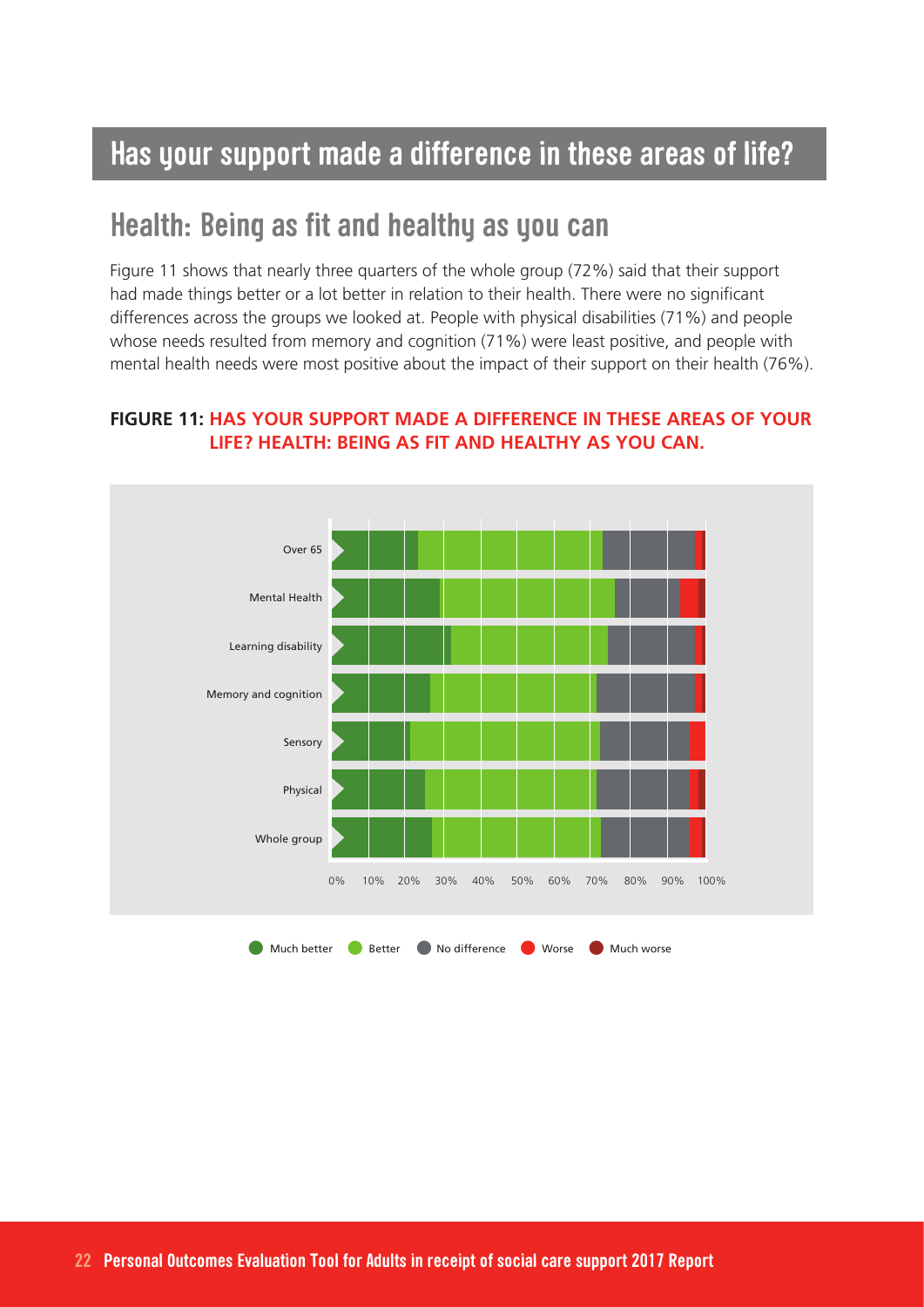### Taking part in your community: Doing things in your **local area**

With the exception of people with learning disabilities a large proportion (39%) of people said this aspect of life was not relevant to them and their support. As can be seen in Figure 12 differences across the groups we looked at were more substantial in relation to 'Taking part in your community' than in the other areas we looked at. In the most positive group, people with learning disabilities, nearly three quarters of people said their support made things better or a lot better (73%) making them substantially and significantly more positive than the group as a whole. Both people with physical disabilities and people over 65 were significantly less likely to report their support as making a positive difference in terms of community, than the group as a whole.



#### **FIGURE 12: HAS YOUR SUPPORT MADE A DIFFERENCE IN THESE AREAS OF YOUR LIFE? TAKING PART IN YOUR COMMUNITY: DOING THINGS IN YOUR LOCAL AREA.**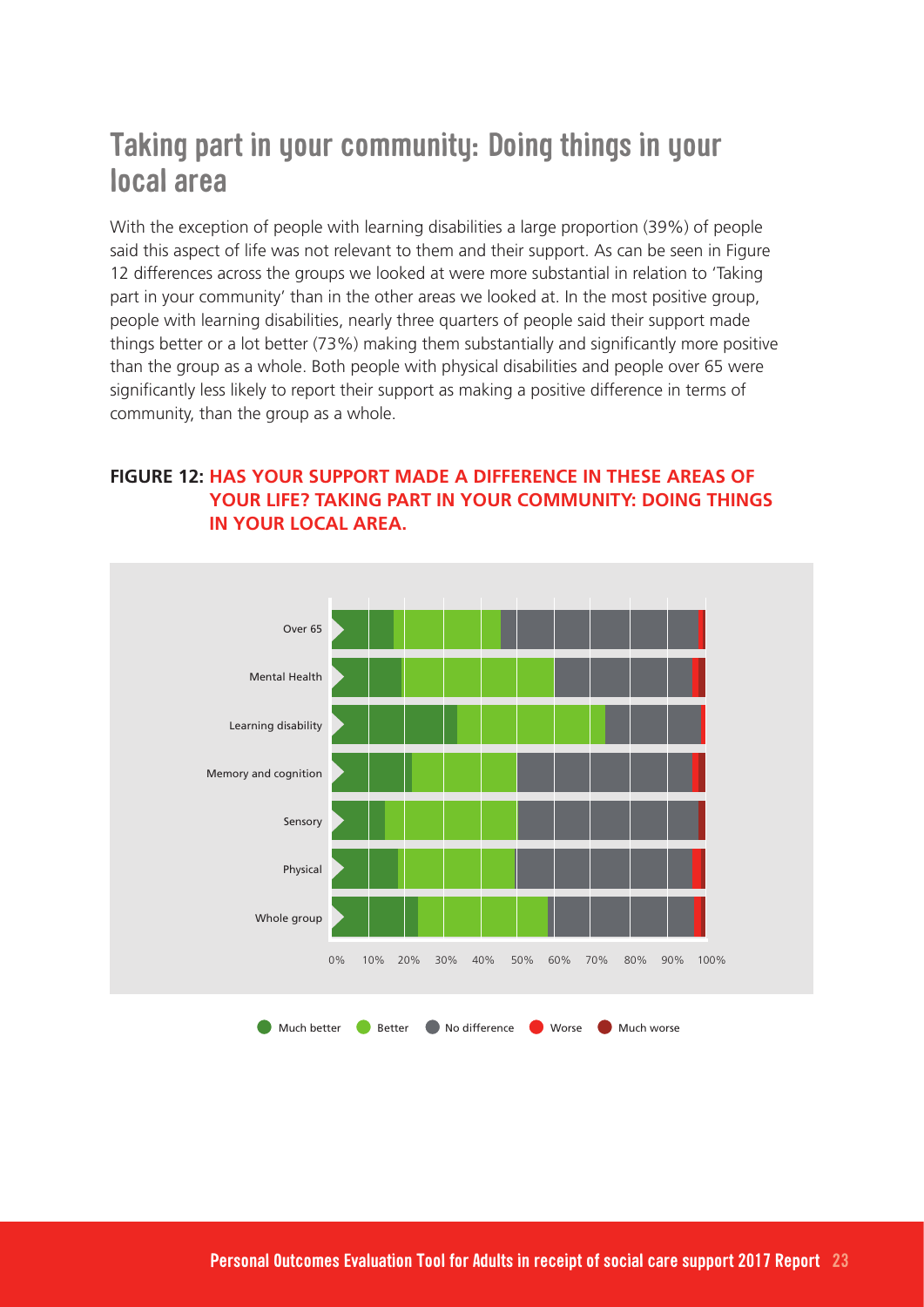### **Quality of life:Your social and economic wellbeing**

Figure 13 shows that over all, respondents were more positive about the impact of their support in relation to their quality of life, with three quarters of the whole group (75%) saying their support had made things better or a lot better in relation to their quality of life. People with learning disabilities (81%) were most positive and significantly more likely than the group as a whole to report their support making a positive difference to the quality of their life than the group as whole. People with sensory needs (68%), people with physical disabilities and older people (72%) were least positive.

#### **FIGURE 13: HAS YOUR SUPPORT MADE A DIFFERENCE IN THESE AREAS OF YOUR LIFE? QUALITY OF LIFE: YOUR SOCIAL AND ECONOMIC WELLBEING.**

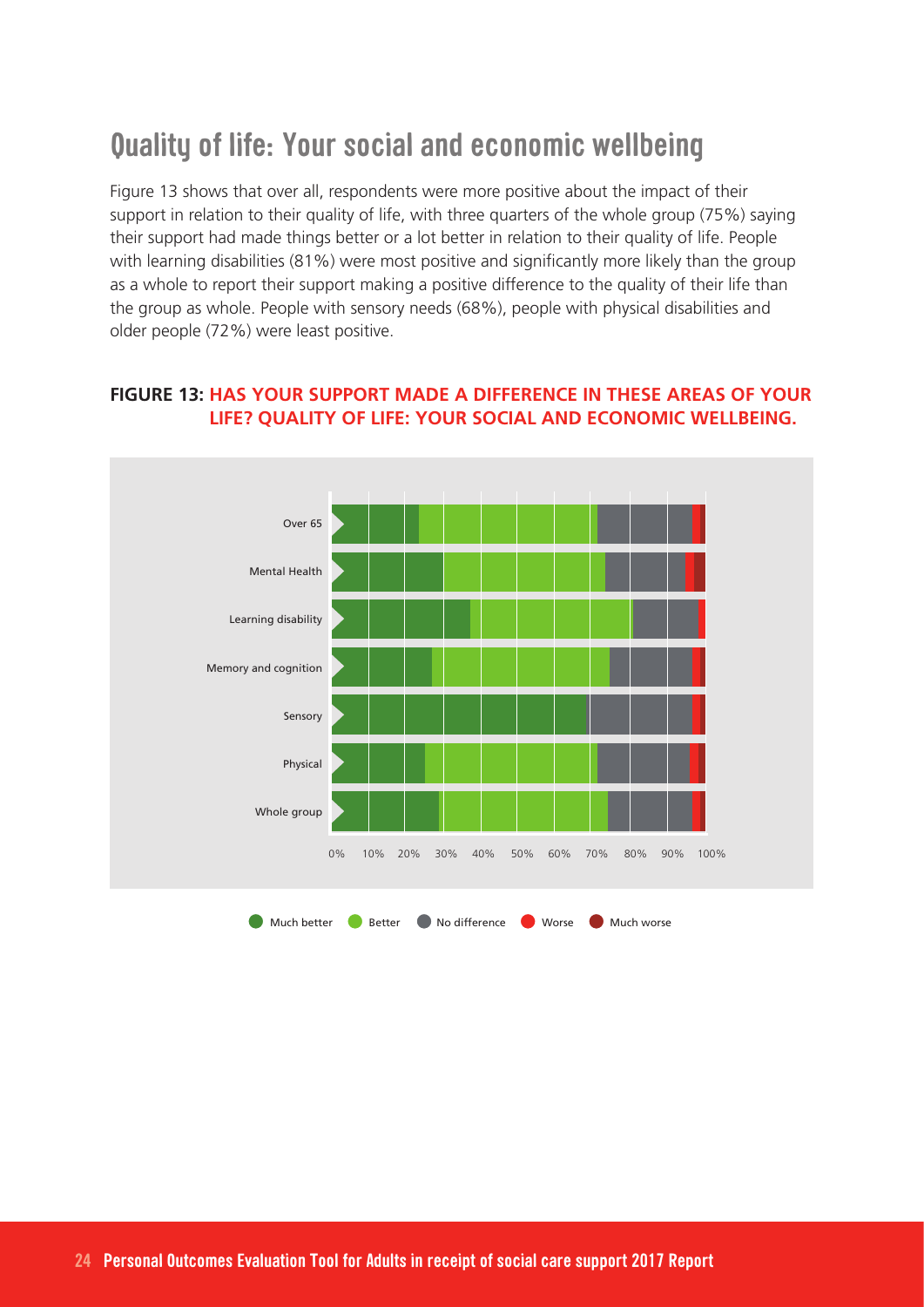### **Relationships:Enjoying your friends or family**

The impact of support on relationships is shown in Figure 14. Over half of the whole group (57%) said that their support had made things better or a lot better in this area. People with learning disabilities were slightly (but still statistically significant) more positive than other groups, with just under two thirds saying their support had made things better or a lot better (63%). People with sensory needs (46%) were least positive about the impact of their support on relationships.

## 0% 10% 20% 30% 40% 50% 60% 70% 80% 90% 100% Over 65 Mental Health Learning disability Memory and cognition Sensory Physical Whole group

#### **FIGURE 14: HAS YOUR SUPPORT MADE A DIFFERENCE IN THESE AREAS OF YOUR LIFE? RELATIONSHIPS: ENJOYING YOUR FRIENDS OR FAMILY.**

**C** Much better **C** Better C No difference Worse Much worse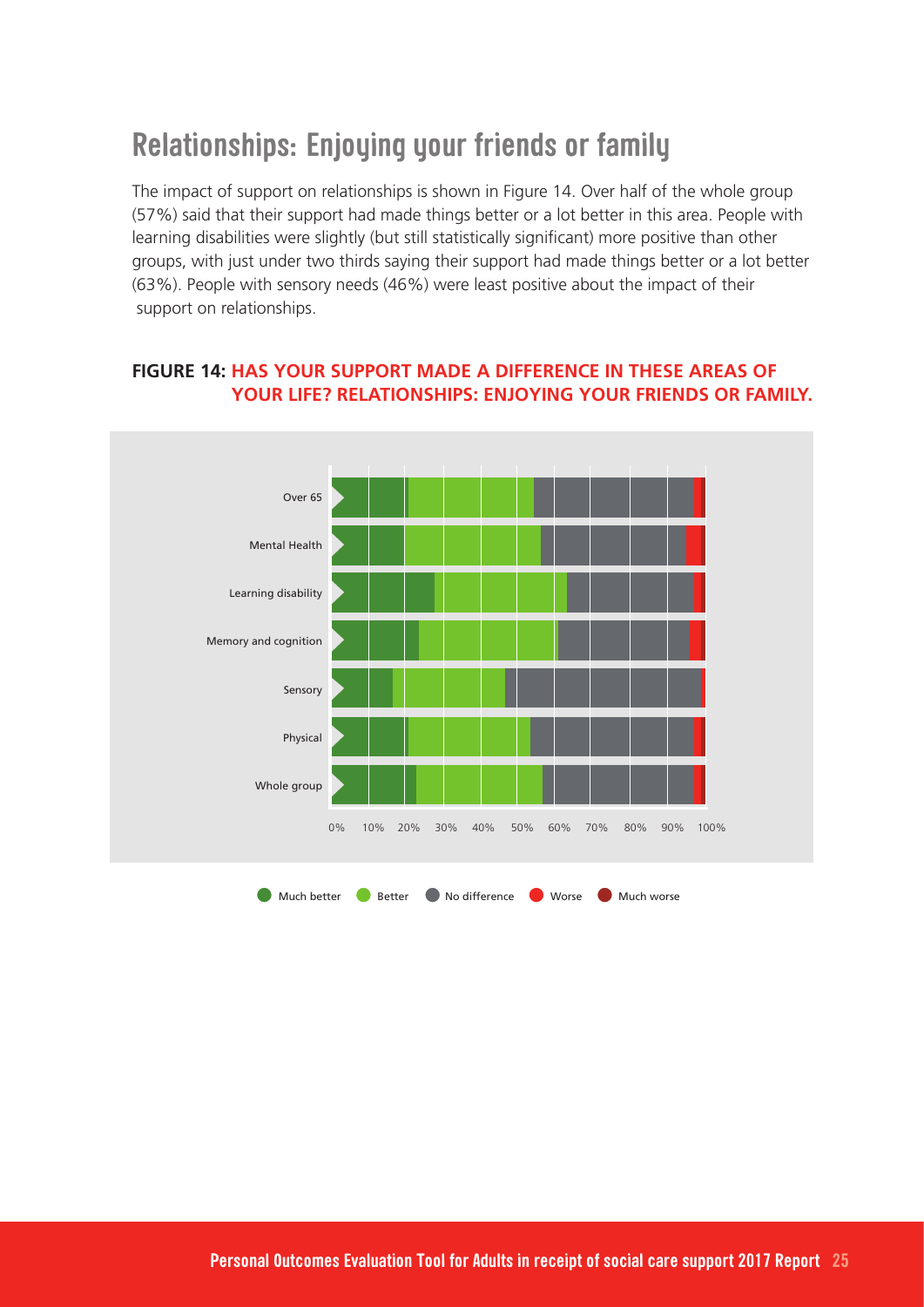### **Your home: Being happy where you live**

Figure 15 shows the reported impact of support on people's life at home. Of those who said their support was relevant to this aspect of their life, just under two thirds of the whole group (63%), said their support made things better or a lot better. People over 65 (67%) were significantly more positive than the group as a whole about their support in relation to their home. Over two thirds of people whose needs resulted from memory and cognition (68%) also said their support made their life at home better or a lot better. Around a half of people with sensory needs (54%) said their support had made things better or a lot better making them the least positive in this aspect of life.



#### **FIGURE 15: HAS YOUR SUPPORT MADE A DIFFERENCE IN THESE AREAS OF YOUR LIFE? YOUR HOME: BEING HAPPY WHERE YOU LIVE.**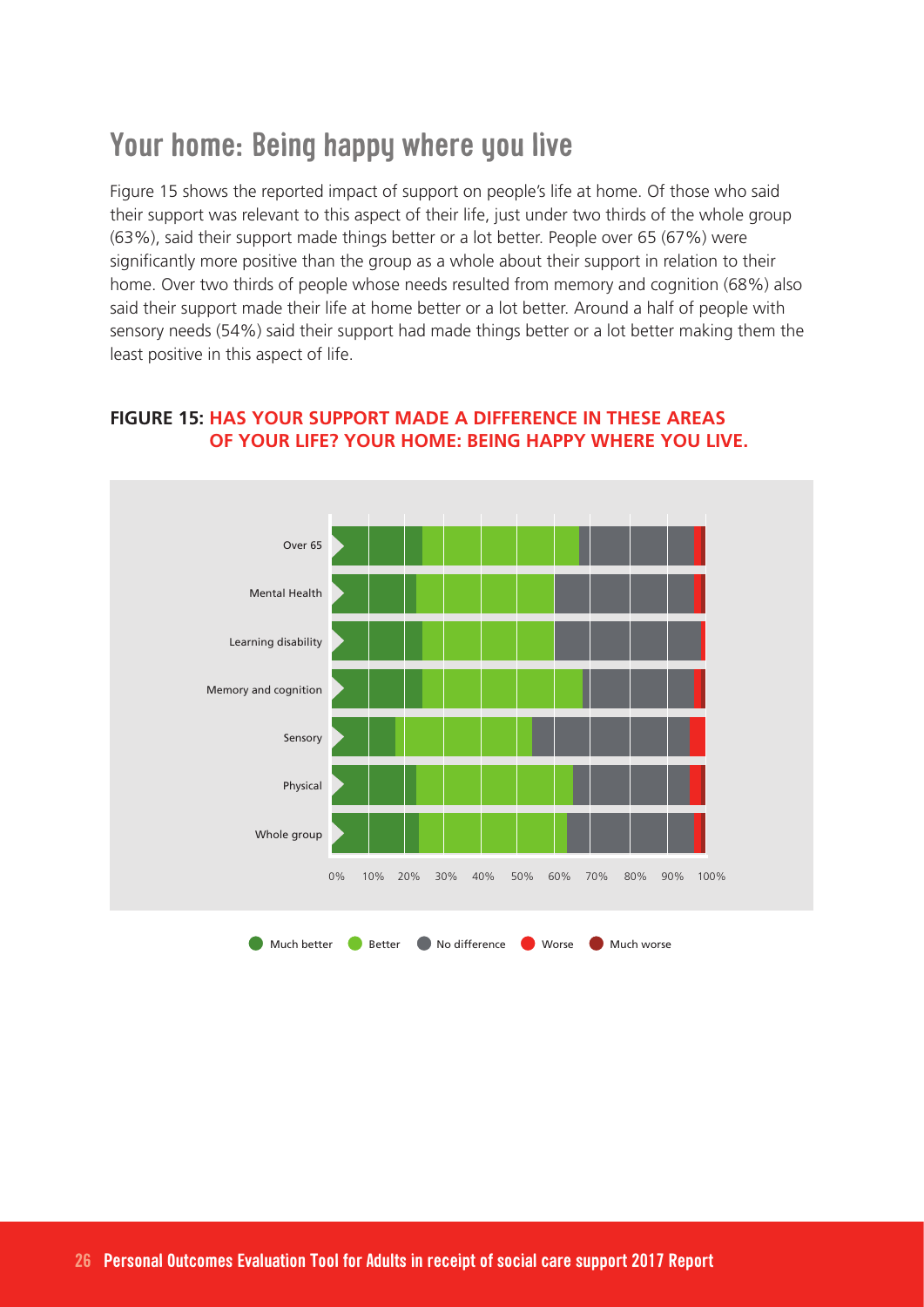### **Feeling safe: Feeling safe and secure**

Figure 16 shows the reported impact of support on people's experiences of feeling safe and secure. There were no significant differences across each of the groups we looked at in this area of life. Over two thirds of the whole group reported their support made things better or a lot better in relation to their feeling of safety. Older people (73%) and people with needs resulting from memory and cognition (76%) were most positive, with around three quarters of both groups saying their support made things better or a lot better. People with mental health needs (67%) and people with learning disabilities (68%) were slightly less positive.



#### **FIGURE 16: HAS YOUR SUPPORT MADE A DIFFERENCE IN THESE AREAS OF YOUR LIFE? FEELING SAFE: FEELING SAFE AND SECURE.**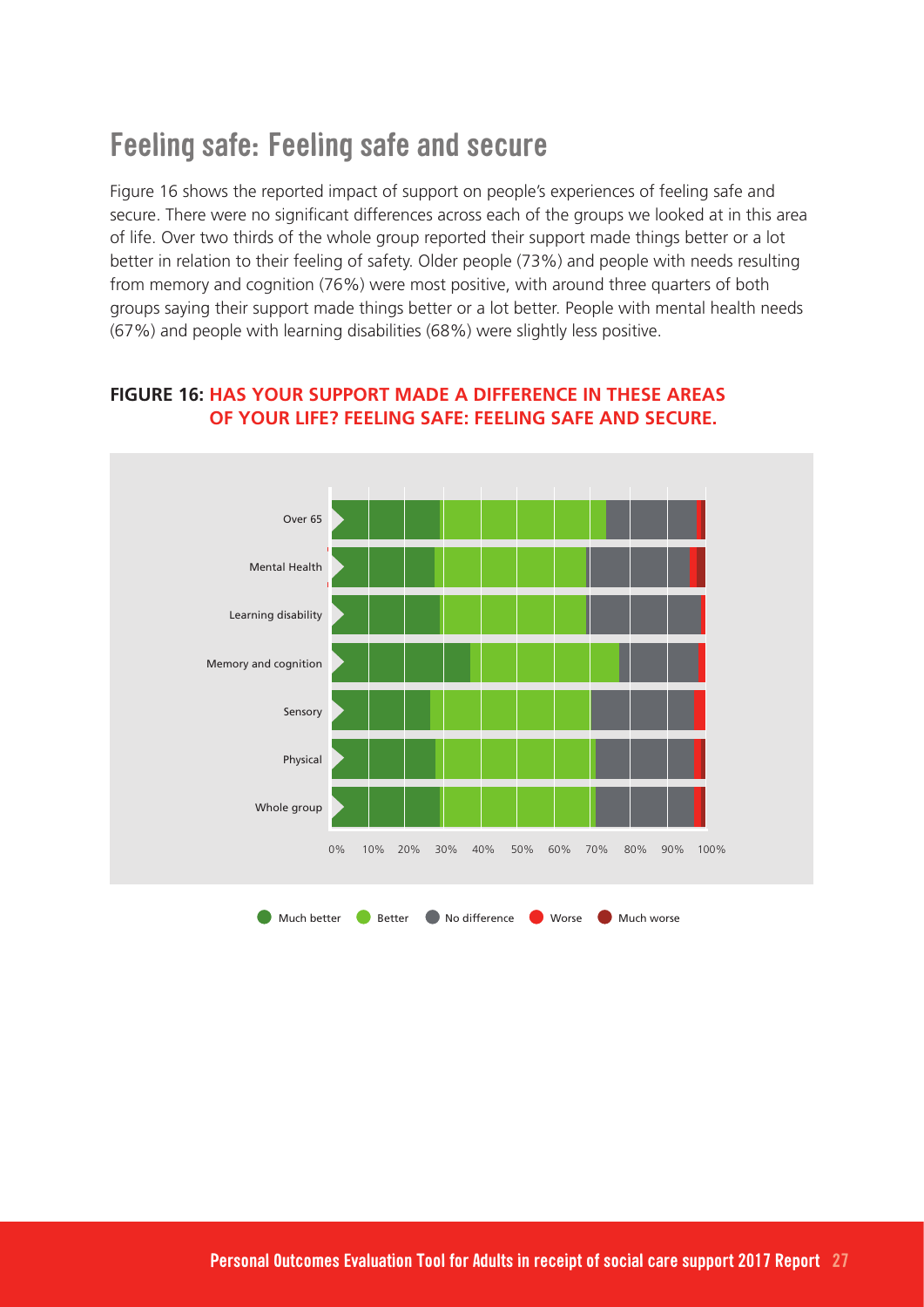### Everyday activity: Work, education, training, recreation

This area of life had by far the largest proportion (40%) of people saying it was not relevant to them and their support. The exception to this was people with learning disabilities where only a small proportion (3%) said this aspect of life was not relevant to them and their support. People with learning disabilities (69%) were significantly more positive than the group as a whole and the most positive group about the impact of their support on their everyday activity. Around half of older people (51%) and less than half of people with physical disabilities (46%) said their support had made things better or a lot better, meaning they were the least positive and significantly less positive than the group as a whole.

#### **FIGURE 17: HAS YOUR SUPPORT MADE A DIFFERENCE IN THESE AREAS OF YOUR LIFE? EVERYDAY ACTIVITY: WORK, EDUCATION, TRAINING, RECREATION.**

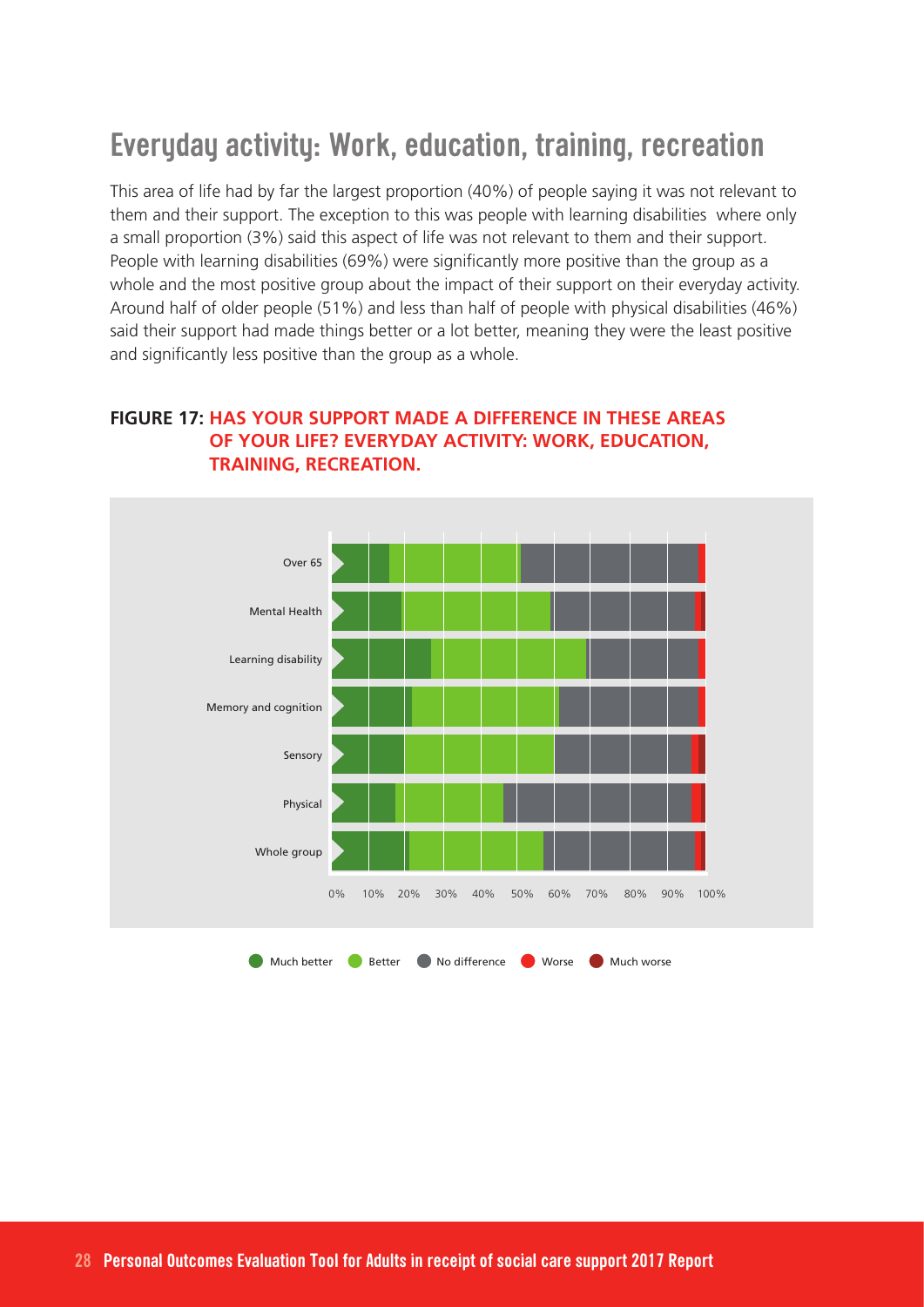### **Choice and control: Making everyday decisions**

Figure 18 shows the reported impact of support on people's ability to make everyday decisions. Just under two thirds of the whole group (63%) said their support made things better or a lot better in this area of life. People with learning disabilities (71%) were most positive and significantly more positive than the group as a whole. Older people (57%) were the least positive and significantly less positive compared to the group as a whole about the impact of their support on their choice and control.

#### **FIGURE 18: HAS YOUR SUPPORT MADE A DIFFERENCE IN THESE AREAS OF YOUR LIFE? CHOICE AND CONTROL: MAKING EVERYDAY DECISIONS.**

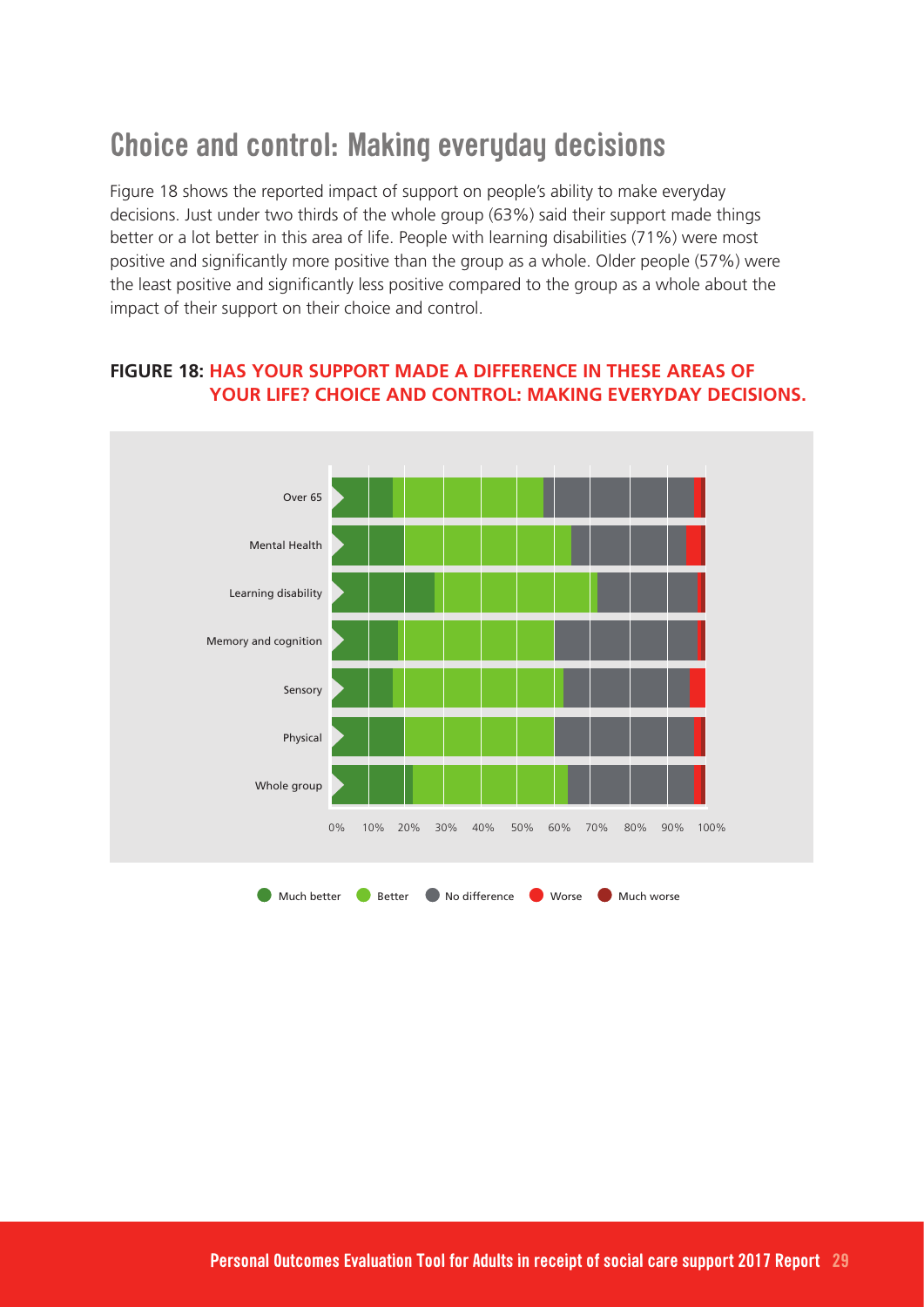### **Has your support made a difference in these areas of your life? An overview**

Figure 19 shows the percentage of people from each group who said their support had made things better or a lot better across each of the areas we asked about. Responses are broken down by the reason people said they needed support. People were generally most positive about the impact of support on their quality of life, health and feeling safe. People were generally less positive about the impact of their support on everyday activity, taking part in community and relationships.

#### **FIGURE 19: HAS YOUR SUPPORT MADE A DIFFERENCE IN THESE AREAS OF YOUR LIFE? MADE THINGS BETTER OR A LOT BETTER.**

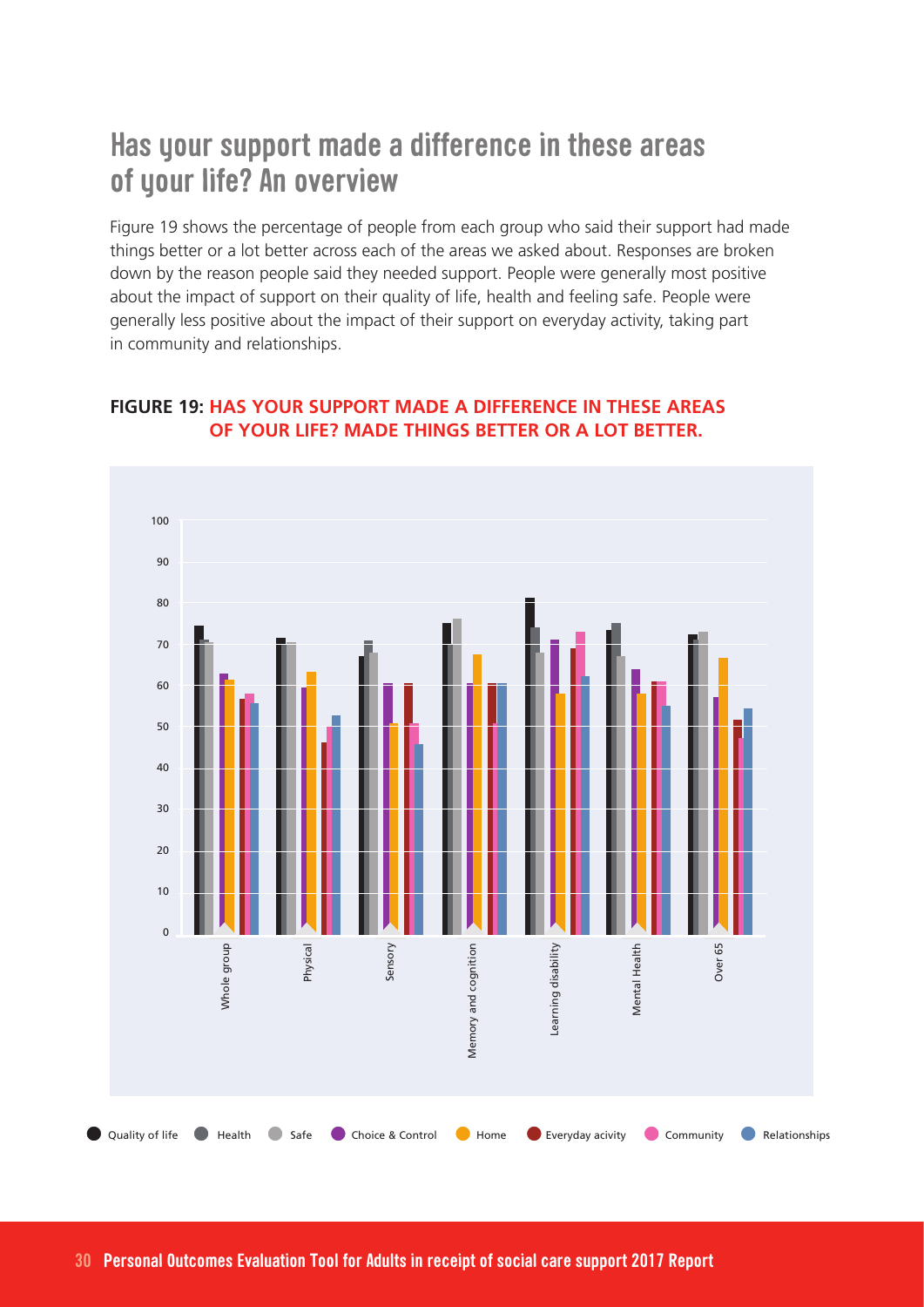# <span id="page-32-0"></span>**APPENDIX 1**

Establishing 95% confidence intervals to check which, if any, of the differences across groups might be significant.

To do this we used an excel resource from the Association of Public Health Observatories (APHO), and calculated 95% confidence intervals around each of the scores we were interested in. This meant that we could be 95% certain that the 'real' score would fall somewhere within the bandwidth given. For each of the groups we were interested in, we calculated the proportion giving a particular answer against the total number of people who responded to that question. We included in the total, where relevant, the number of people answering 'not applicable'. The APHO tool then calculated the 95% confidence intervals published below.

For example, in Figure 11 the number of older people reporting that their support had made a positive difference to their health was 1,322, out of 1,824 older people who responded to that question, giving a proportion of 72%. Using a confidence level of 95% we could be sure that the 'real' score was somewhere between 70% and 74%. The full methodology is explained in detail in [the APHO Technical Briefing on Commonly](http://www.apho.org.uk/resource/item.aspx?RID=48457)  Used Public Health Statistics and their Confidence Intervals.

This meant we could use 95% confidence intervals to make judgements as to whether groups were significantly similar or different to one another. Carrying on with the health example, 708 out of the 949 people with learning disabilities responding to the question, reported their support made a positive difference to their health. This is a proportion of 75%, with 95% confidence intervals ranging from 71% to 77%. Where the bandwidths of the confidence intervals do not overlap, then the two groups can be reported as being statistically significantly different. In this case, the confidence intervals do overlap (70% to 74% for older people and 71% to 77% for people with learning disabilities), so they can be interpreted as not being significantly different.

Where the number of people in any given group is low, the confidence interval will provide a wider range. This is particularly noticeable for people with sensory needs who formed a very small proportion of the overall group.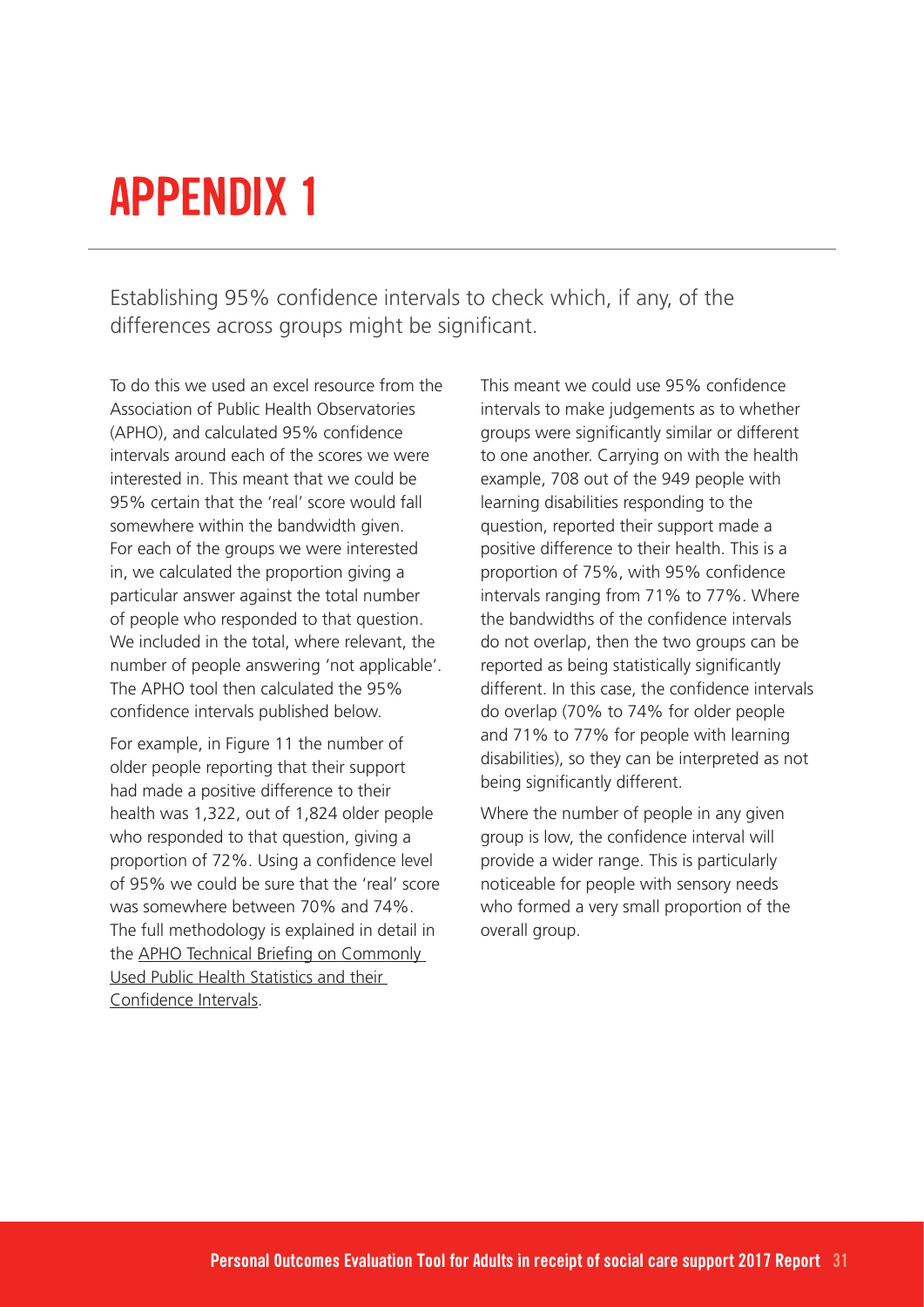#### **THE FOLLOWING TABLES SHOW THE RESULTS FROM THESE ANALYSES.**

**Numerator:** observed number of individuals in the group having the specified characteristic. **Denominator:** total number of individuals in the group.

To make interpretation easier, cells in the tables have been colour coded where responses from that group were significantly different from the group as a whole, where confidence intervals do not overlap.

| Higher than the group as whole  |  |
|---------------------------------|--|
| Lower than the group as a whole |  |

| Figure 1: When your support was planned did you know the amount of money<br>allocated to your personal budget? (Yes) |                  |                    |            |                                    |      |
|----------------------------------------------------------------------------------------------------------------------|------------------|--------------------|------------|------------------------------------|------|
|                                                                                                                      | <b>Numerator</b> | <b>Denominator</b> | Percentage | 95% Confidence<br><b>intervals</b> |      |
| <b>Whole Group</b>                                                                                                   | 1,749            | 2,971              | 49.9       | 48.2                               | 51.5 |
| <b>Physical</b>                                                                                                      | 955              | 1902               | 50.2       | 48.0                               | 52.5 |
| <b>Sensory</b>                                                                                                       | 40               | 65                 | 61.5       | 49.4                               | 72.4 |
| <b>Memory &amp;</b><br><b>Cognition</b>                                                                              | 115              | 320                | 35.9       | 30.9                               | 41.3 |
| Learning<br><b>Disability</b>                                                                                        | 479              | 813                | 58.9       | 55.5                               | 62.2 |
| <b>Mental Health</b>                                                                                                 | 143              | 330                | 43.3       | 38.1                               | 48.7 |
| Over <sub>65</sub>                                                                                                   | 679              | 1,691              | 40.2       | 37.8                               | 42.5 |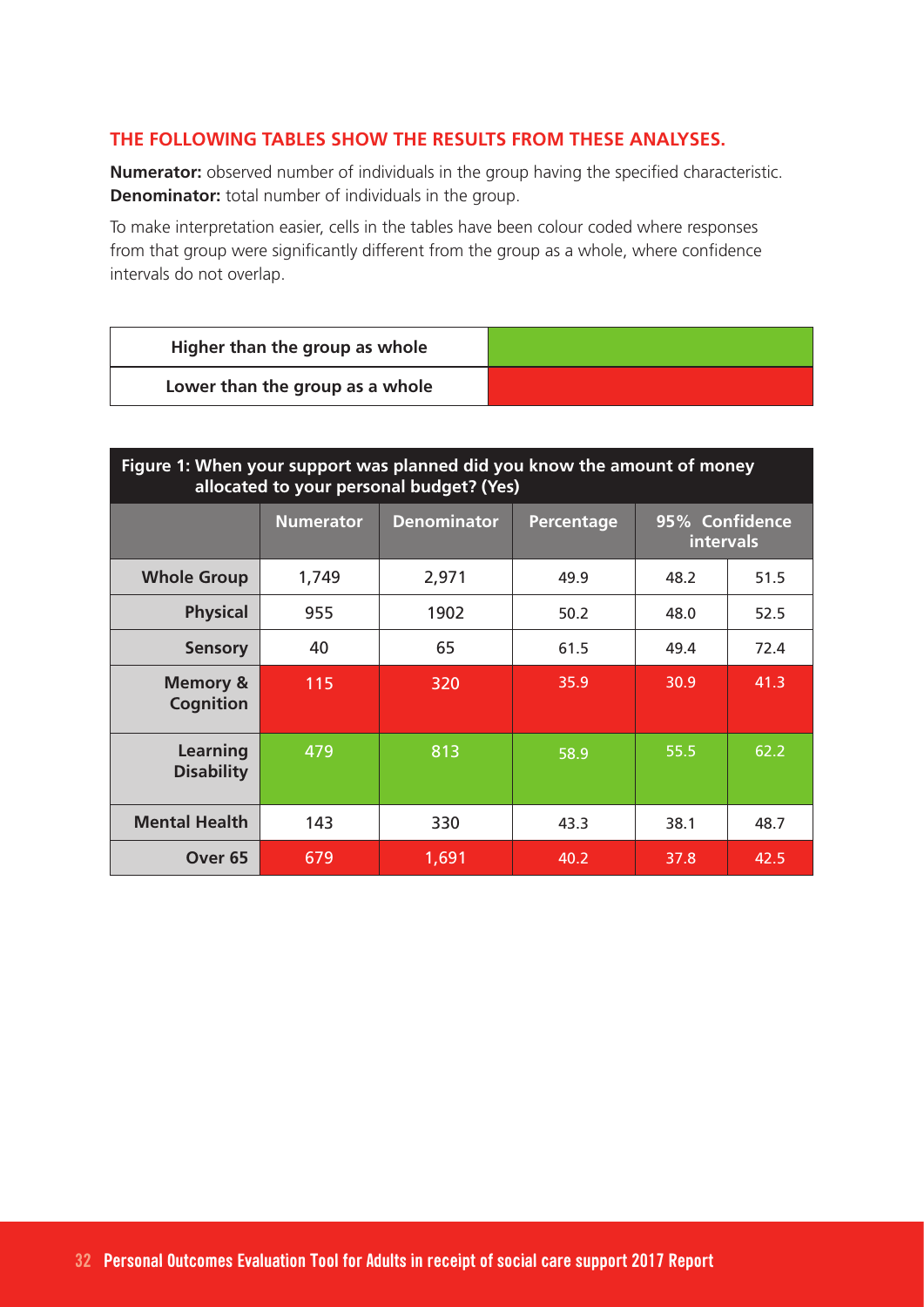| Figure 2: Could you decide how the money in your personal budget was spent?<br>(Yes fully/Mostly) |                  |                    |            |                             |       |  |
|---------------------------------------------------------------------------------------------------|------------------|--------------------|------------|-----------------------------|-------|--|
|                                                                                                   | <b>Numerator</b> | <b>Denominator</b> | Percentage | 95% Confidence<br>intervals |       |  |
| <b>Whole Group</b>                                                                                | 1766             | 3500               | 50.5%      | 48.8%                       | 52.1% |  |
| <b>Physical</b>                                                                                   | 1027             | 1895               | 54.2%      | 51.9%                       | 56.4% |  |
| <b>Sensory</b>                                                                                    | 48               | 66                 | 72.7%      | 61.0%                       | 82.0% |  |
| <b>Memory &amp;</b><br>Cognition                                                                  | 107              | 323                | 33.1%      | 28.2%                       | 38.4% |  |
| <b>Learning</b><br><b>Disability</b>                                                              | 400              | 811                | 49.3%      | 45.9%                       | 52.8% |  |
| <b>Mental Health</b>                                                                              | 159              | 330                | 48.2%      | 42.8%                       | 53.6% |  |
| Over <sub>65</sub>                                                                                | 747              | 1688               | 44.3%      | 41.9%                       | 46.6% |  |

| Figure 3: Were your views included when your support was planned?<br>(Yes fully/Mostly) |                  |                    |            |                                    |      |  |
|-----------------------------------------------------------------------------------------|------------------|--------------------|------------|------------------------------------|------|--|
|                                                                                         | <b>Numerator</b> | <b>Denominator</b> | Percentage | 95% Confidence<br><b>intervals</b> |      |  |
| <b>Whole Group</b>                                                                      | 2621             | 3276               | 80.0       | 78.6                               | 81.3 |  |
| <b>Physical</b>                                                                         | 1417             | 1783               | 79.5       | 77.5                               | 81.3 |  |
| <b>Sensory</b>                                                                          | 52               | 59                 | 88.1       | 77.5                               | 94.1 |  |
| <b>Memory &amp;</b><br><b>Cognition</b>                                                 | 215              | 313                | 68.7       | 63.4                               | 73.6 |  |
| Learning<br><b>Disability</b>                                                           | 676              | 753                | 89.8       | 87.4                               | 91.7 |  |
| <b>Mental Health</b>                                                                    | 232              | 300                | 77.3       | 72.3                               | 81.7 |  |
| Over <sub>65</sub>                                                                      | 1176             | 1589               | 74.0       | 71.8                               | 76.1 |  |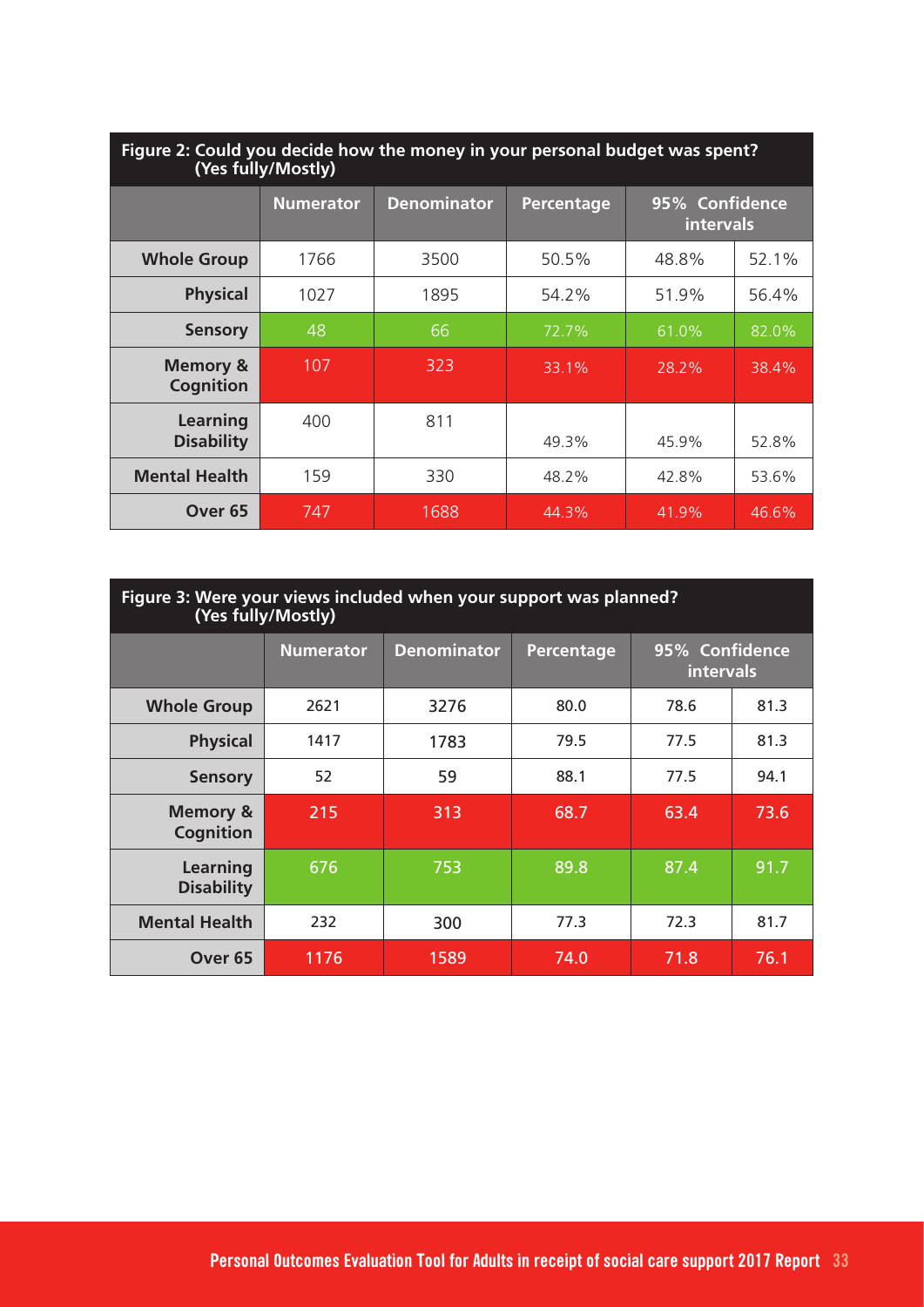| Figure 5: What do you think about these areas of your support?<br><b>Quality. (Very good/Good)</b> |                  |                    |            |                                    |      |  |
|----------------------------------------------------------------------------------------------------|------------------|--------------------|------------|------------------------------------|------|--|
|                                                                                                    | <b>Numerator</b> | <b>Denominator</b> | Percentage | 95% Confidence<br><b>intervals</b> |      |  |
| <b>Whole Group</b>                                                                                 | 926              | 1142               | 81.1       | 78.7                               | 83.3 |  |
| <b>Physical</b>                                                                                    | 570              | 710                | 80.3       | 77.2                               | 83.0 |  |
| <b>Sensory</b>                                                                                     | 17               | 21                 | 81.0       | 60.0                               | 92.3 |  |
| <b>Memory &amp;</b><br><b>Cognition</b>                                                            | 149              | 185                | 80.5       | 74.2                               | 85.6 |  |
| Learning<br><b>Disability</b>                                                                      | 125              | 138                | 90.6       | 84.5                               | 94.4 |  |
| <b>Mental Health</b>                                                                               | 70               | 82                 | 85.4       | 76.1                               | 91.4 |  |
| Over <sub>65</sub>                                                                                 | 655              | 806                | 81.3       | 78.4                               | 83.8 |  |

| Figure 6: What do you think about these areas of your support? Amount.<br>(Very good/Good) |                  |                    |            |                             |      |  |
|--------------------------------------------------------------------------------------------|------------------|--------------------|------------|-----------------------------|------|--|
|                                                                                            | <b>Numerator</b> | <b>Denominator</b> | Percentage | 95% Confidence<br>intervals |      |  |
| <b>Whole Group</b>                                                                         | 2410             | 3275               | 73.6       | 72.1                        | 75.1 |  |
| <b>Physical</b>                                                                            | 1313             | 1775               | 74.0       | 71.9                        | 76.0 |  |
| <b>Sensory</b>                                                                             | 45               | 64                 | 70.3       | 58.2                        | 80.1 |  |
| <b>Memory &amp;</b><br>Cognition                                                           | 218              | 288                | 75.7       | 70.4                        | 80.3 |  |
| Learning<br><b>Disability</b>                                                              | 610              | 813                | 75.0       | 71.9                        | 77.9 |  |
| <b>Mental Health</b>                                                                       | 202              | 296                | 68.2       | 62.7                        | 73.3 |  |
| Over <sub>65</sub>                                                                         | 1167             | 1525               | 76.5       | 74.3                        | 78.6 |  |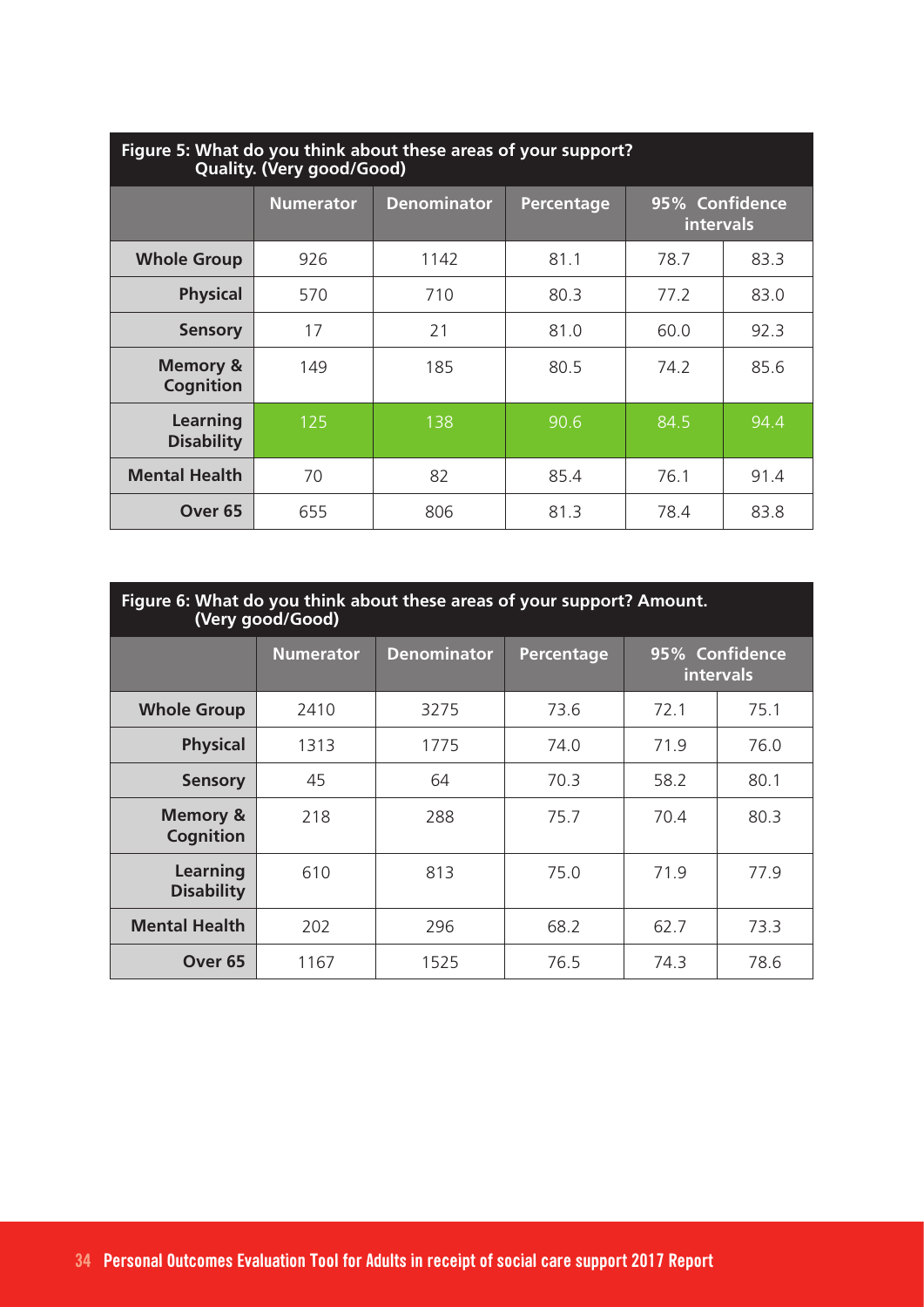| Figure 7: What do you think about these areas of your support?<br>Choice and Control you have over your support. (Very good/Good) |                  |                    |            |                                    |      |  |
|-----------------------------------------------------------------------------------------------------------------------------------|------------------|--------------------|------------|------------------------------------|------|--|
|                                                                                                                                   | <b>Numerator</b> | <b>Denominator</b> | Percentage | 95% Confidence<br><b>intervals</b> |      |  |
| <b>Whole Group</b>                                                                                                                | 2249             | 3140               | 71.6       | 70.0                               | 73.2 |  |
| <b>Physical</b>                                                                                                                   | 1229             | 1735               | 70.8       | 68.7                               | 72.9 |  |
| <b>Sensory</b>                                                                                                                    | 43               | 64                 | 67.2       | 55.0                               | 77.4 |  |
| <b>Memory &amp;</b><br><b>Cognition</b>                                                                                           | 197              | 270                | 73.0       | 67.4                               | 77.9 |  |
| Learning<br><b>Disability</b>                                                                                                     | 562              | 749                | 75.0       | 71.8                               | 78.0 |  |
| <b>Mental Health</b>                                                                                                              | 199              | 291                | 68.4       | 62.8                               | 73.5 |  |
| Over <sub>65</sub>                                                                                                                | 1045             | 1477               | 70.8       | 68.4                               | 73.0 |  |

### **Figure 7: What do you think about these areas of your support?**

#### **Figure 8: What do you think about these areas of your support? Information you have to make decisions about your support. (Very good/Good)**

|                                         | <b>Numerator</b> | <b>Denominator</b> | Percentage | 95% Confidence<br><b>intervals</b> |      |
|-----------------------------------------|------------------|--------------------|------------|------------------------------------|------|
| <b>Whole Group</b>                      | 1918             | 3095               | 62.0       | 60.2                               | 63.7 |
| <b>Physical</b>                         | 1058             | 1683               | 62.9       | 60.5                               | 65.1 |
| <b>Sensory</b>                          | 40               | 60                 | 66.7       | 54.1                               | 77.3 |
| <b>Memory &amp;</b><br><b>Cognition</b> | 184              | 269                | 68.4       | 62.6                               | 73.7 |
| Learning<br><b>Disability</b>           | 453              | 766                | 59.1       | 55.6                               | 62.6 |
| <b>Mental Health</b>                    | 164              | 282                | 58.2       | 52.3                               | 63.8 |
| Over <sub>65</sub>                      | 968              | 1442               | 67.1       | 64.7                               | 69.5 |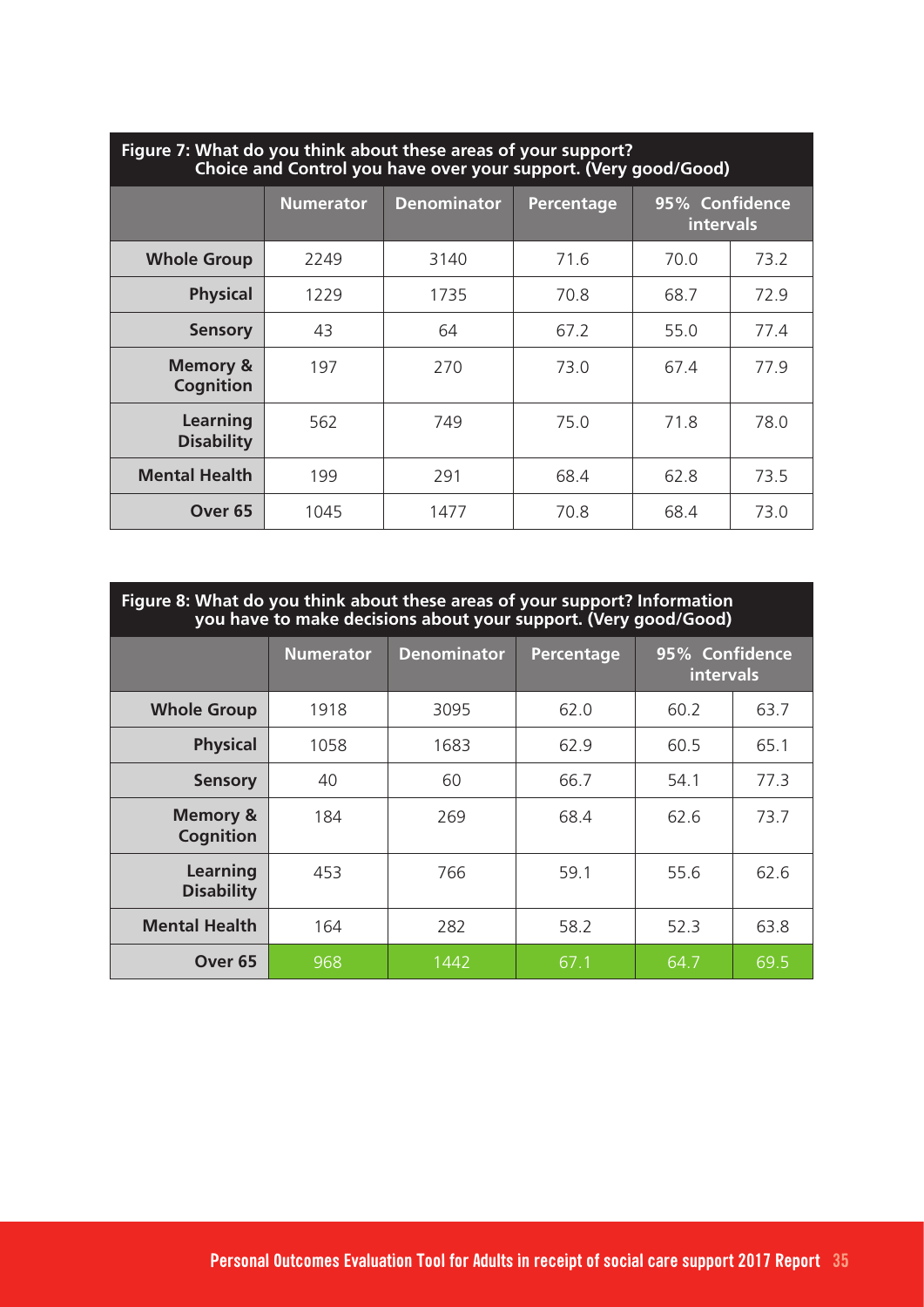| Figure 9: What do you think about these areas of your support?<br>The dignity with which you are supported. (Very good/Good) |                  |                    |            |                                    |      |  |
|------------------------------------------------------------------------------------------------------------------------------|------------------|--------------------|------------|------------------------------------|------|--|
|                                                                                                                              | <b>Numerator</b> | <b>Denominator</b> | Percentage | 95% Confidence<br><b>intervals</b> |      |  |
| <b>Whole Group</b>                                                                                                           | 2798             | 3280               | 85.3       | 84.1                               | 86.5 |  |
| <b>Physical</b>                                                                                                              | 1504             | 1779               | 84.5       | 82.8                               | 86.1 |  |
| <b>Sensory</b>                                                                                                               | 51               | 62                 | 82.3       | 71.0                               | 89.8 |  |
| <b>Memory &amp;</b><br><b>Cognition</b>                                                                                      | 243              | 291                | 83.5       | 78.8                               | 87.3 |  |
| Learning<br><b>Disability</b>                                                                                                | 732              | 814                | 89.9       | 87.7                               | 91.8 |  |
| <b>Mental Health</b>                                                                                                         | 243              | 297                | 81.8       | 77.0                               | 85.8 |  |
| Over <sub>65</sub>                                                                                                           | 1307             | 1536               | 85.1       | 83.2                               | 86.8 |  |

| Figure 11: Has your support made a difference in these areas of your life?<br>Health: Being as fit and healthy as you can. |                  |                    |            |                                    |      |  |  |
|----------------------------------------------------------------------------------------------------------------------------|------------------|--------------------|------------|------------------------------------|------|--|--|
|                                                                                                                            | <b>Numerator</b> | <b>Denominator</b> | Percentage | 95% Confidence<br><b>intervals</b> |      |  |  |
| <b>Whole Group</b>                                                                                                         | 2703             | 3740               | 72.3       | 70.8                               | 73.7 |  |  |
| <b>Physical</b>                                                                                                            | 1407             | 1977               | 71.2       | 69.1                               | 73.1 |  |  |
| <b>Sensory</b>                                                                                                             | 51               | 71                 | 71.8       | 60.5                               | 81.0 |  |  |
| <b>Memory &amp;</b><br><b>Cognition</b>                                                                                    | 228              | 323                | 70.6       | 65.4                               | 75.3 |  |  |
| Learning<br><b>Disability</b>                                                                                              | 708              | 949                | 74.6       | 71.7                               | 77.3 |  |  |
| <b>Mental Health</b>                                                                                                       | 235              | 311                | 75.6       | 70.5                               | 80.0 |  |  |
| Over <sub>65</sub>                                                                                                         | 1322             | 1824               | 72.5       | 70.4                               | 74.5 |  |  |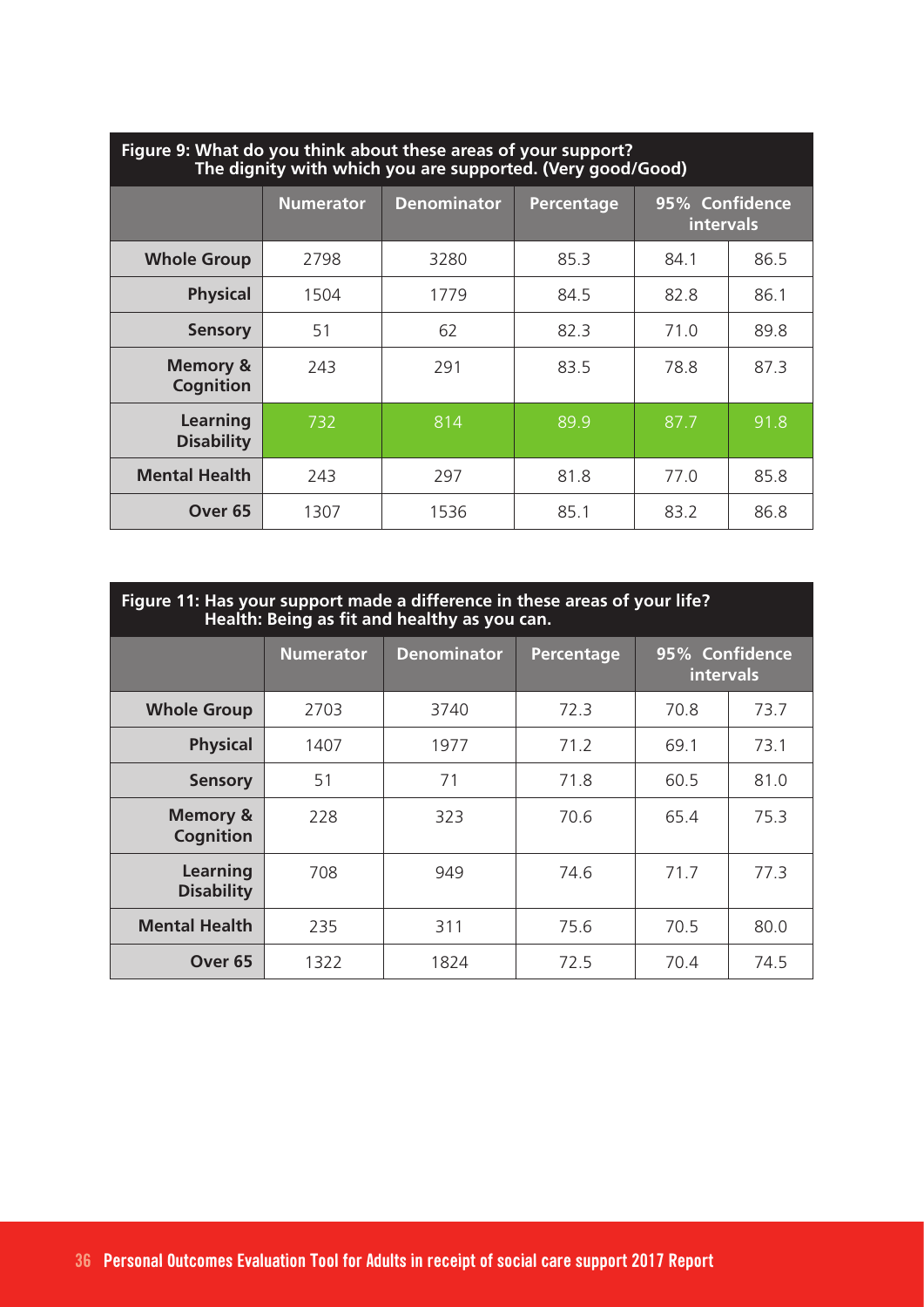| Figure 12: Has your support made a difference in these areas of your life?<br>Taking part in your community: Doing things in your local area. |                  |                    |            |                                    |      |  |  |
|-----------------------------------------------------------------------------------------------------------------------------------------------|------------------|--------------------|------------|------------------------------------|------|--|--|
|                                                                                                                                               | <b>Numerator</b> | <b>Denominator</b> | Percentage | 95% Confidence<br><b>intervals</b> |      |  |  |
| <b>Whole Group</b>                                                                                                                            | 1694             | 2932               | 57.8       | 56.0                               | 59.6 |  |  |
| <b>Physical</b>                                                                                                                               | 693              | 1411               | 49.1       | 46.5                               | 51.7 |  |  |
| <b>Sensory</b>                                                                                                                                | 25               | 50                 | 50.0       | 36.6                               | 63.4 |  |  |
| <b>Memory &amp;</b><br><b>Cognition</b>                                                                                                       | 112              | 224                | 50.0       | 43.5                               | 56.5 |  |  |
| Learning<br><b>Disability</b>                                                                                                                 | 651              | 892                | 73.0       | 70.0                               | 75.8 |  |  |
| <b>Mental Health</b>                                                                                                                          | 158              | 264                | 59.8       | 53.8                               | 65.6 |  |  |
| Over <sub>65</sub>                                                                                                                            | 558              | 1228               | 45.4       | 42.7                               | 48.2 |  |  |

#### **Figure 13: Has your support made a difference in these areas of your life? Quality of life: your social and economic wellbeing.**

|                                         | <b>Numerator</b> | <b>Denominator</b> | Percentage | 95% Confidence<br>intervals |      |
|-----------------------------------------|------------------|--------------------|------------|-----------------------------|------|
| <b>Whole Group</b>                      | 2768             | 3710               | 74.6       | 73.2                        | 76.0 |
| <b>Physical</b>                         | 1390             | 1940               | 71.6       | 69.6                        | 73.6 |
| <b>Sensory</b>                          | 47               | 69                 | 68.1       | 56.4                        | 77.9 |
| <b>Memory &amp;</b><br><b>Cognition</b> | 234              | 312                | 75.0       | 69.9                        | 79.5 |
| Learning<br><b>Disability</b>           | 789              | 969                | 81.4       | 78.9                        | 83.7 |
| <b>Mental Health</b>                    | 230              | 312                | 73.7       | 68.6                        | 78.3 |
| Over <sub>65</sub>                      | 1275             | 1773               | 71.9       | 69.8                        | 74.0 |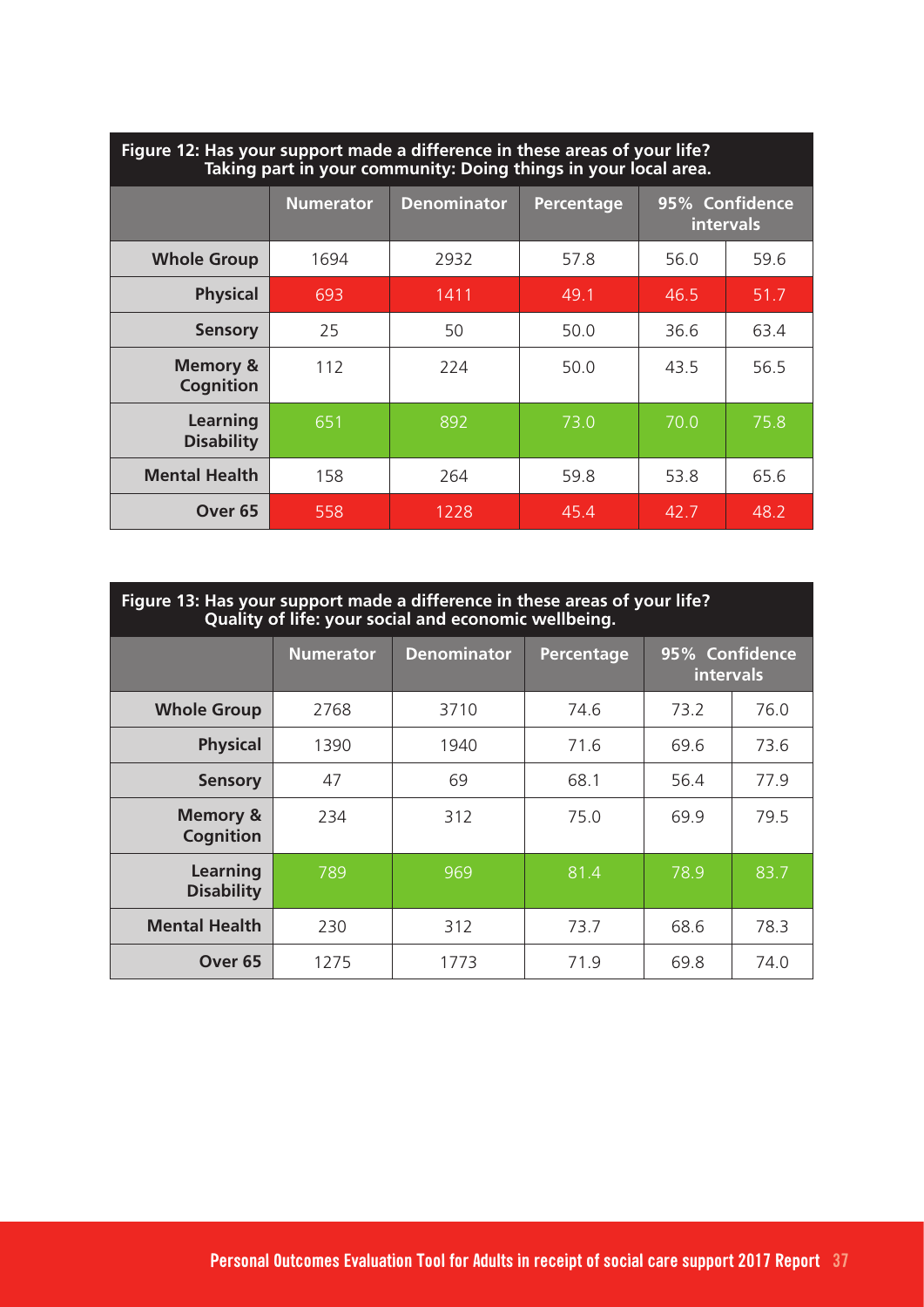| Figure 14: Has your support made a difference in these areas of your life?<br>Relationships: enjoying your friends or family. |                  |                    |            |                                    |      |  |  |
|-------------------------------------------------------------------------------------------------------------------------------|------------------|--------------------|------------|------------------------------------|------|--|--|
|                                                                                                                               | <b>Numerator</b> | <b>Denominator</b> | Percentage | 95% Confidence<br><b>intervals</b> |      |  |  |
| <b>Whole Group</b>                                                                                                            | 1988             | 3512               | 56.6       | 55.0                               | 58.2 |  |  |
| <b>Physical</b>                                                                                                               | 962              | 1820               | 52.9       | 50.6                               | 55.1 |  |  |
| <b>Sensory</b>                                                                                                                | 31               | 67                 | 46.3       | 34.9                               | 58.1 |  |  |
| <b>Memory &amp;</b><br><b>Cognition</b>                                                                                       | 184              | 304                | 60.5       | 54.9                               | 65.9 |  |  |
| Learning<br><b>Disability</b>                                                                                                 | 584              | 928                | 62.9       | 59.8                               | 66.0 |  |  |
| <b>Mental Health</b>                                                                                                          | 165              | 297                | 55.6       | 49.9                               | 61.1 |  |  |
| Over <sub>65</sub>                                                                                                            | 913              | 1684               | 54.2       | 51.8                               | 56.6 |  |  |

| Figure 15: Has your support made a difference in these areas of your life?<br>Your Home: being happy where you live. |                  |                    |            |                                    |      |  |  |
|----------------------------------------------------------------------------------------------------------------------|------------------|--------------------|------------|------------------------------------|------|--|--|
|                                                                                                                      | <b>Numerator</b> | <b>Denominator</b> | Percentage | 95% Confidence<br><b>intervals</b> |      |  |  |
| <b>Whole Group</b>                                                                                                   | 2105             | 3334               | 63.1       | 61.5                               | 64.8 |  |  |
| <b>Physical</b>                                                                                                      | 1144             | 1764               | 64.9       | 62.6                               | 67.0 |  |  |
| <b>Sensory</b>                                                                                                       | 37               | 69                 | 53.6       | 42.0                               | 64.9 |  |  |
| <b>Memory &amp;</b><br>Cognition                                                                                     | 203              | 300                | 67.7       | 62.2                               | 72.7 |  |  |
| Learning<br><b>Disability</b>                                                                                        | 483              | 810                | 59.6       | 56.2                               | 63.0 |  |  |
| <b>Mental Health</b>                                                                                                 | 174              | 289                | 60.2       | 54.5                               | 65.7 |  |  |
| Over <sub>65</sub>                                                                                                   | 1106             | 1641               | 67.4       | 65.1                               | 69.6 |  |  |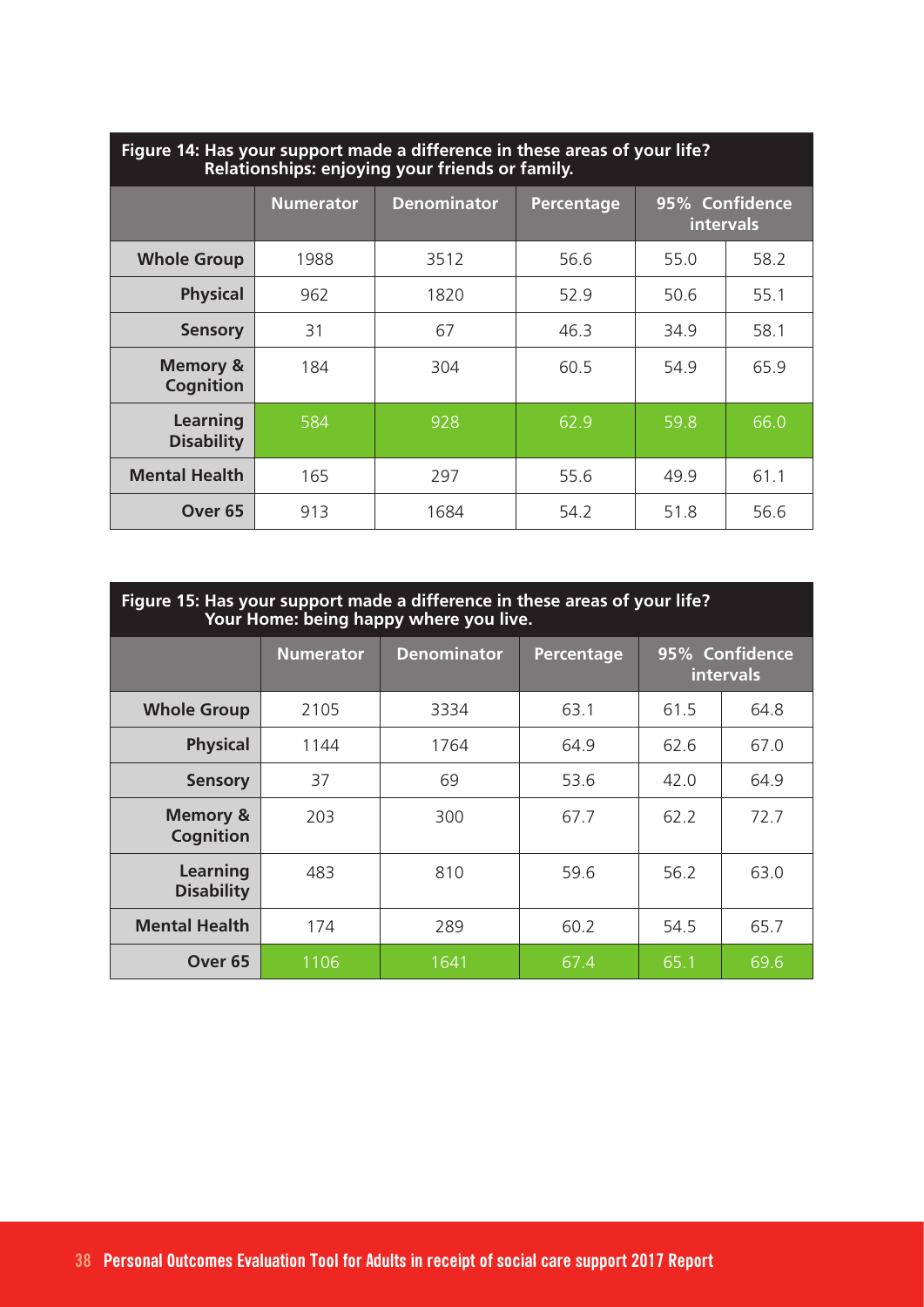| Figure 16: Has your support made a difference in these areas of your life?<br>Feeling safe: feeling safe and secure. |                  |                    |            |                                    |      |  |  |
|----------------------------------------------------------------------------------------------------------------------|------------------|--------------------|------------|------------------------------------|------|--|--|
|                                                                                                                      | <b>Numerator</b> | <b>Denominator</b> | Percentage | 95% Confidence<br><b>intervals</b> |      |  |  |
| <b>Whole Group</b>                                                                                                   | 2585             | 3635               | 71.1       | 69.6                               | 72.6 |  |  |
| <b>Physical</b>                                                                                                      | 1370             | 1918               | 71.4       | 69.4                               | 73.4 |  |  |
| <b>Sensory</b>                                                                                                       | 50               | 71                 | 70.4       | 59.0                               | 79.8 |  |  |
| <b>Memory &amp;</b><br><b>Cognition</b>                                                                              | 238              | 308                | 77.3       | 72.3                               | 81.6 |  |  |
| Learning<br><b>Disability</b>                                                                                        | 638              | 921                | 69.3       | 66.2                               | 72.2 |  |  |
| <b>Mental Health</b>                                                                                                 | 214              | 308                | 69.5       | 64.1                               | 74.4 |  |  |
| Over <sub>65</sub>                                                                                                   | 1312             | 1775               | 73.9       | 71.8                               | 75.9 |  |  |

### **Figure 16: Has your support made a difference in these areas of your life?**

| Figure 17: Has your support made a difference in these areas of your life?<br>Everyday activity: work, education, training, recreation. |                  |                    |            |                             |      |  |  |
|-----------------------------------------------------------------------------------------------------------------------------------------|------------------|--------------------|------------|-----------------------------|------|--|--|
|                                                                                                                                         | <b>Numerator</b> | <b>Denominator</b> | Percentage | 95% Confidence<br>intervals |      |  |  |
| <b>Whole Group</b>                                                                                                                      | 1374             | 2425               | 56.7       | 54.7                        | 58.6 |  |  |
| <b>Physical</b>                                                                                                                         | 489              | 1065               | 45.9       | 42.9                        | 48.9 |  |  |
| <b>Sensory</b>                                                                                                                          | 27               | 45                 | 60.0       | 45.5                        | 73.0 |  |  |
| <b>Memory &amp;</b><br><b>Cognition</b>                                                                                                 | 99               | 163                | 60.7       | 53.1                        | 67.9 |  |  |
| Learning<br><b>Disability</b>                                                                                                           | 589              | 857                | 68.7       | 65.5                        | 71.7 |  |  |
| <b>Mental Health</b>                                                                                                                    | 131              | 222                | 59.0       | 52.4                        | 65.3 |  |  |
| Over <sub>65</sub>                                                                                                                      | 447              | 874                | 51.1       | 47.8                        | 54.4 |  |  |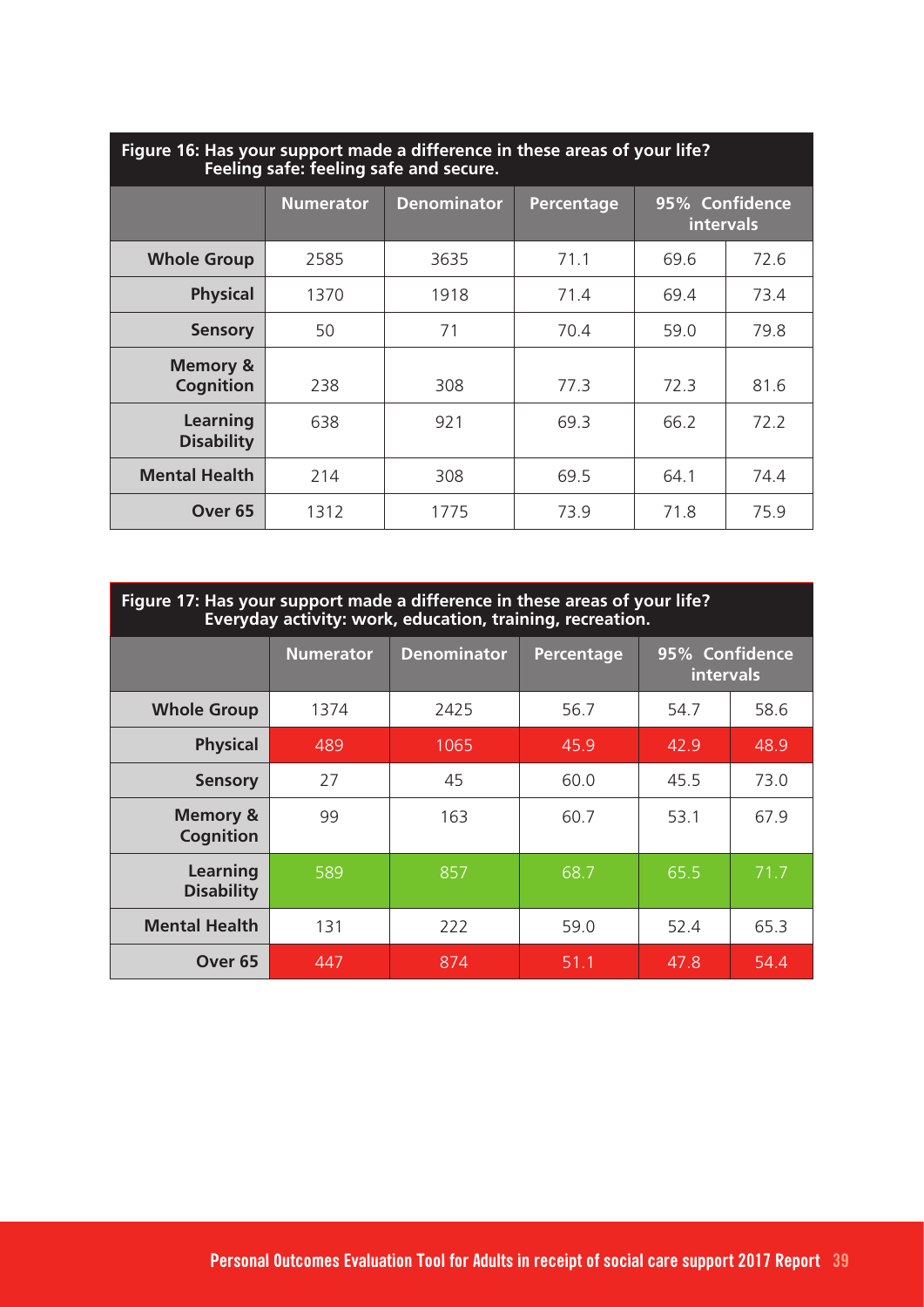| Figure 18: Has your support made a difference in these areas of your life?<br>Choice and control: making everyday decisions. |                  |                    |            |                                    |      |  |  |
|------------------------------------------------------------------------------------------------------------------------------|------------------|--------------------|------------|------------------------------------|------|--|--|
|                                                                                                                              | <b>Numerator</b> | <b>Denominator</b> | Percentage | 95% Confidence<br><b>intervals</b> |      |  |  |
| <b>Whole Group</b>                                                                                                           | 2206             | 3498               | 63.1       | 61.5                               | 64.6 |  |  |
| <b>Physical</b>                                                                                                              | 1109             | 1858               | 59.7       | 57.4                               | 61.9 |  |  |
| <b>Sensory</b>                                                                                                               | 45               | 72                 | 62.5       | 51.0                               | 72.8 |  |  |
| <b>Memory &amp;</b><br>Cognition                                                                                             | 174              | 290                | 60.0       | 54.3                               | 65.5 |  |  |
| Learning<br><b>Disability</b>                                                                                                | 634              | 887                | 71.5       | 68.4                               | 74.4 |  |  |
| <b>Mental Health</b>                                                                                                         | 190              | 295                | 64.4       | 58.8                               | 69.7 |  |  |
| Over <sub>65</sub>                                                                                                           | 972              | 1694               | 57.4       | 55.0                               | 59.7 |  |  |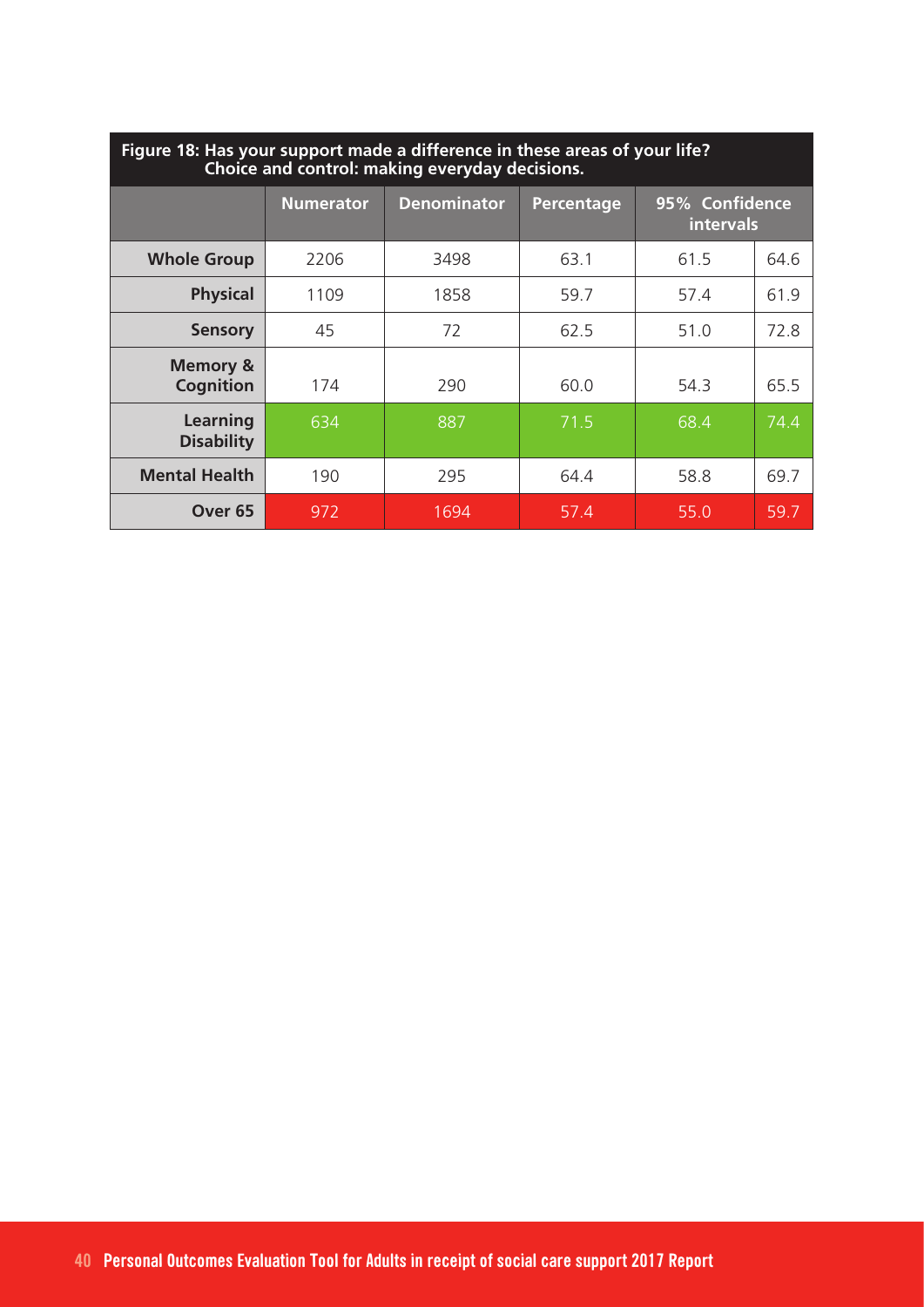